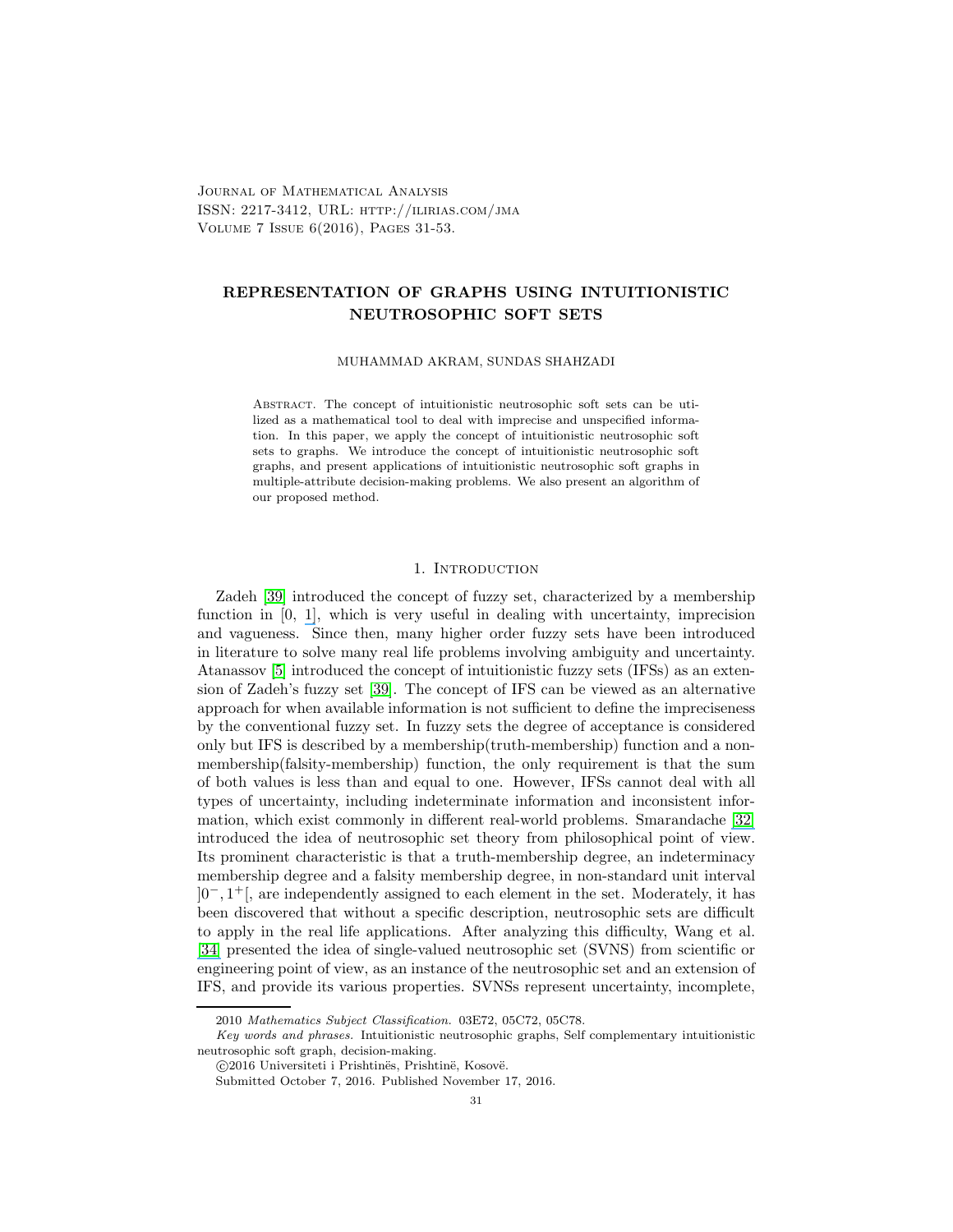imprecise, indeterminate and inconsistent information which exist in real world. On the other hand, Bhowmik and Pal [\[7\]](https://www.researchgate.net/publication/228528534_Intuitionistic_Neutrosophic_Set?el=1_x_8&enrichId=rgreq-1081f5e8fd7111a26d573941ca3cbc7e-XXX&enrichSource=Y292ZXJQYWdlOzMxMDQ2NjM1NTtBUzo0NDQyNzg4NTA3NTY2MDhAMTQ4MjkzNTc0MDcyNw==) introduced intuitionistic neutrosophic set (INS) and discussed some of its properties.

Molodtsov [\[26\]](https://www.researchgate.net/publication/280757924_Soft_set_theory_-_First_results?el=1_x_8&enrichId=rgreq-1081f5e8fd7111a26d573941ca3cbc7e-XXX&enrichSource=Y292ZXJQYWdlOzMxMDQ2NjM1NTtBUzo0NDQyNzg4NTA3NTY2MDhAMTQ4MjkzNTc0MDcyNw==) introduced soft set theory as a new mathematical tool for dealing with imprecision. Soft sets introduced by Molodtsov gave us new technique for dealing with uncertainty after specifying set of parameters. Soft sets has many applications in several fields including operation research, decision-making, probability theory, and smoothness of functions, measurement theory [\[10,](#page-21-1) [12,](https://www.researchgate.net/publication/220513331_Soft_matrix_theory_and_its_decision_making?el=1_x_8&enrichId=rgreq-1081f5e8fd7111a26d573941ca3cbc7e-XXX&enrichSource=Y292ZXJQYWdlOzMxMDQ2NjM1NTtBUzo0NDQyNzg4NTA3NTY2MDhAMTQ4MjkzNTc0MDcyNw==) [13\]](https://www.researchgate.net/publication/261368671_Neutrosophic_soft_matrices_and_NSM-decision_making?el=1_x_8&enrichId=rgreq-1081f5e8fd7111a26d573941ca3cbc7e-XXX&enrichSource=Y292ZXJQYWdlOzMxMDQ2NjM1NTtBUzo0NDQyNzg4NTA3NTY2MDhAMTQ4MjkzNTc0MDcyNw==). Maji et al [\[21,](https://www.researchgate.net/publication/305387825_Neutrosophic_soft_set?el=1_x_8&enrichId=rgreq-1081f5e8fd7111a26d573941ca3cbc7e-XXX&enrichSource=Y292ZXJQYWdlOzMxMDQ2NjM1NTtBUzo0NDQyNzg4NTA3NTY2MDhAMTQ4MjkzNTc0MDcyNw==) [22,](https://www.researchgate.net/publication/265462442_Intuitionistic_fuzzy_soft_sets?el=1_x_8&enrichId=rgreq-1081f5e8fd7111a26d573941ca3cbc7e-XXX&enrichSource=Y292ZXJQYWdlOzMxMDQ2NjM1NTtBUzo0NDQyNzg4NTA3NTY2MDhAMTQ4MjkzNTc0MDcyNw==) [24\]](#page-21-6) proposed fuzzy soft sets, intuitionistic fuzzy soft sets (IFSSs) and neutrosophic soft sets (NSSs) by combining fuzzy, intuitionistic fuzzy and neutrosophic set theories with soft set theory. Said and Smarandache [\[30\]](https://www.researchgate.net/publication/268443553_More_on_Intuitionistic_Neutrosophic_Soft_Sets?el=1_x_8&enrichId=rgreq-1081f5e8fd7111a26d573941ca3cbc7e-XXX&enrichSource=Y292ZXJQYWdlOzMxMDQ2NjM1NTtBUzo0NDQyNzg4NTA3NTY2MDhAMTQ4MjkzNTc0MDcyNw==) proposed intuitionistic neutrosophic soft set (INSSs) and its application in decision making-problems. Broumi [\[11\]](https://www.researchgate.net/publication/236688061_Generalized_Neutrosophic_Soft_Set?el=1_x_8&enrichId=rgreq-1081f5e8fd7111a26d573941ca3cbc7e-XXX&enrichSource=Y292ZXJQYWdlOzMxMDQ2NjM1NTtBUzo0NDQyNzg4NTA3NTY2MDhAMTQ4MjkzNTc0MDcyNw==) introduced generalized neutrosophic soft set. Sahin and Kucuk [\[33\]](#page-22-5) defined similarity and entropy of neutrosophic soft set. Ye [\[38\]](https://www.researchgate.net/publication/263257550_Multicriteria_decision-making_method_using_the_correlation_coefficient_under_single-value_neutrosophic_environment?el=1_x_8&enrichId=rgreq-1081f5e8fd7111a26d573941ca3cbc7e-XXX&enrichSource=Y292ZXJQYWdlOzMxMDQ2NjM1NTtBUzo0NDQyNzg4NTA3NTY2MDhAMTQ4MjkzNTc0MDcyNw==) proposed correlation coefficients of neutrosophic soft set and its application in decision-making problem. Ye [\[37\]](https://www.researchgate.net/publication/281305240_A_multicriteria_decision-making_method_using_aggregation_operators_for_simplified_neutrosophic_sets?el=1_x_8&enrichId=rgreq-1081f5e8fd7111a26d573941ca3cbc7e-XXX&enrichSource=Y292ZXJQYWdlOzMxMDQ2NjM1NTtBUzo0NDQyNzg4NTA3NTY2MDhAMTQ4MjkzNTc0MDcyNw==) also defined multi criteria decision-making method using aggregation operators.

Akram and Nawaz [\[1\]](https://www.researchgate.net/publication/286903464_Operations_on_Soft_Graphs?el=1_x_8&enrichId=rgreq-1081f5e8fd7111a26d573941ca3cbc7e-XXX&enrichSource=Y292ZXJQYWdlOzMxMDQ2NjM1NTtBUzo0NDQyNzg4NTA3NTY2MDhAMTQ4MjkzNTc0MDcyNw==) have introduced the concept of soft graphs and some operation on soft graphs. Certain concepts of fuzzy soft graphs and intuitionistic fuzzy soft graphs are discussed in [\[2,](https://www.researchgate.net/publication/289988962_On_fuzzy_soft_graphs?el=1_x_8&enrichId=rgreq-1081f5e8fd7111a26d573941ca3cbc7e-XXX&enrichSource=Y292ZXJQYWdlOzMxMDQ2NjM1NTtBUzo0NDQyNzg4NTA3NTY2MDhAMTQ4MjkzNTc0MDcyNw==) [3,](#page-21-10) [29\]](https://www.researchgate.net/publication/305987917_Intuitionistic_fuzzy_soft_graphs_with_applications?el=1_x_8&enrichId=rgreq-1081f5e8fd7111a26d573941ca3cbc7e-XXX&enrichSource=Y292ZXJQYWdlOzMxMDQ2NjM1NTtBUzo0NDQyNzg4NTA3NTY2MDhAMTQ4MjkzNTc0MDcyNw==). Akram and Shahzadi [\[4\]](https://www.researchgate.net/publication/305920288_Neutrosophic_soft_graphs_with_application?el=1_x_8&enrichId=rgreq-1081f5e8fd7111a26d573941ca3cbc7e-XXX&enrichSource=Y292ZXJQYWdlOzMxMDQ2NjM1NTtBUzo0NDQyNzg4NTA3NTY2MDhAMTQ4MjkzNTc0MDcyNw==) have introduced neutrosophic soft graphs. In this paper, we apply the concept of intuitionistic neutrosophic soft sets to graphs. We introduce the notions of intuitionistic neutrosophic soft graphs and present applications of intuitionistic neutrosophic soft graphs in multiple-attribute decision-making problems.

## 2. Preliminaries

In this section, we review some basic definitions that will be used in the sequel.

**Definition 2.1.** [\[31\]](https://www.researchgate.net/publication/305140002_Neutrosophic_Probability_Set_And_Logic_first_version?el=1_x_8&enrichId=rgreq-1081f5e8fd7111a26d573941ca3cbc7e-XXX&enrichSource=Y292ZXJQYWdlOzMxMDQ2NjM1NTtBUzo0NDQyNzg4NTA3NTY2MDhAMTQ4MjkzNTc0MDcyNw==) Let U be a universe of discourse. A neutrosophic set N in U is characterized by a truth membership function  $\sigma_{\mathcal{N}},$  an indeterminacy membership function  $\phi_N$  and a falsity membership function  $\psi_N$ , where  $\sigma_N$ ,  $\phi_N$ ,  $\psi_N$ :  $U \rightarrow ]0^-,$ 1 <sup>+</sup>[ are real standard or nonstandard subsets of ]0<sup>−</sup>, 1<sup>+</sup>[. It is written as

$$
\mathcal{N} = \{ \langle r, (\sigma_{\mathcal{N}}(r), \phi_{\mathcal{N}}(r), \psi_{\mathcal{N}}(r)) \rangle : r \in U \},
$$

where the sum of  $\sigma_{\mathcal{N}}(r)$ ,  $\phi_{\mathcal{N}}(r)$  and  $\psi_{\mathcal{N}}(r)$  has no restriction, so  $0^- \leq \sigma_{\mathcal{N}}(r)$  +  $\phi_{\mathcal{N}}(r) + \psi_{\mathcal{N}}(r) \leq 3^+.$ 

The neutrosophic set from philosophical point of view, takes the value from the real standard or non-standard subsets of  $]0^-$ ,  $1^+$ . Since  $]0^-$ ,  $1^+$  will be difficult to handle in real life applications such as in engineering and scientific problems. So, for technical applications, we have to take the standard unit interval [0, [1\]](https://www.researchgate.net/publication/286903464_Operations_on_Soft_Graphs?el=1_x_8&enrichId=rgreq-1081f5e8fd7111a26d573941ca3cbc7e-XXX&enrichSource=Y292ZXJQYWdlOzMxMDQ2NjM1NTtBUzo0NDQyNzg4NTA3NTY2MDhAMTQ4MjkzNTc0MDcyNw==) instead of  $]0^-, 1^+[$ .

**Definition 2.2.** [\[7\]](https://www.researchgate.net/publication/228528534_Intuitionistic_Neutrosophic_Set?el=1_x_8&enrichId=rgreq-1081f5e8fd7111a26d573941ca3cbc7e-XXX&enrichSource=Y292ZXJQYWdlOzMxMDQ2NjM1NTtBUzo0NDQyNzg4NTA3NTY2MDhAMTQ4MjkzNTc0MDcyNw==) An element x of X is called significant with respect to neutrsophic set A of X if the degree of truth-membership or falsity-membership or indeterminancy-membership value, i.e.,  $T_A(x)$  or  $F_A(x) \geq 0.5$ . Otherwise, we call it insignificant. Also, for neutrosophic set the truth-membership, indeterminancy-membership and falsity-membership all can not be significant.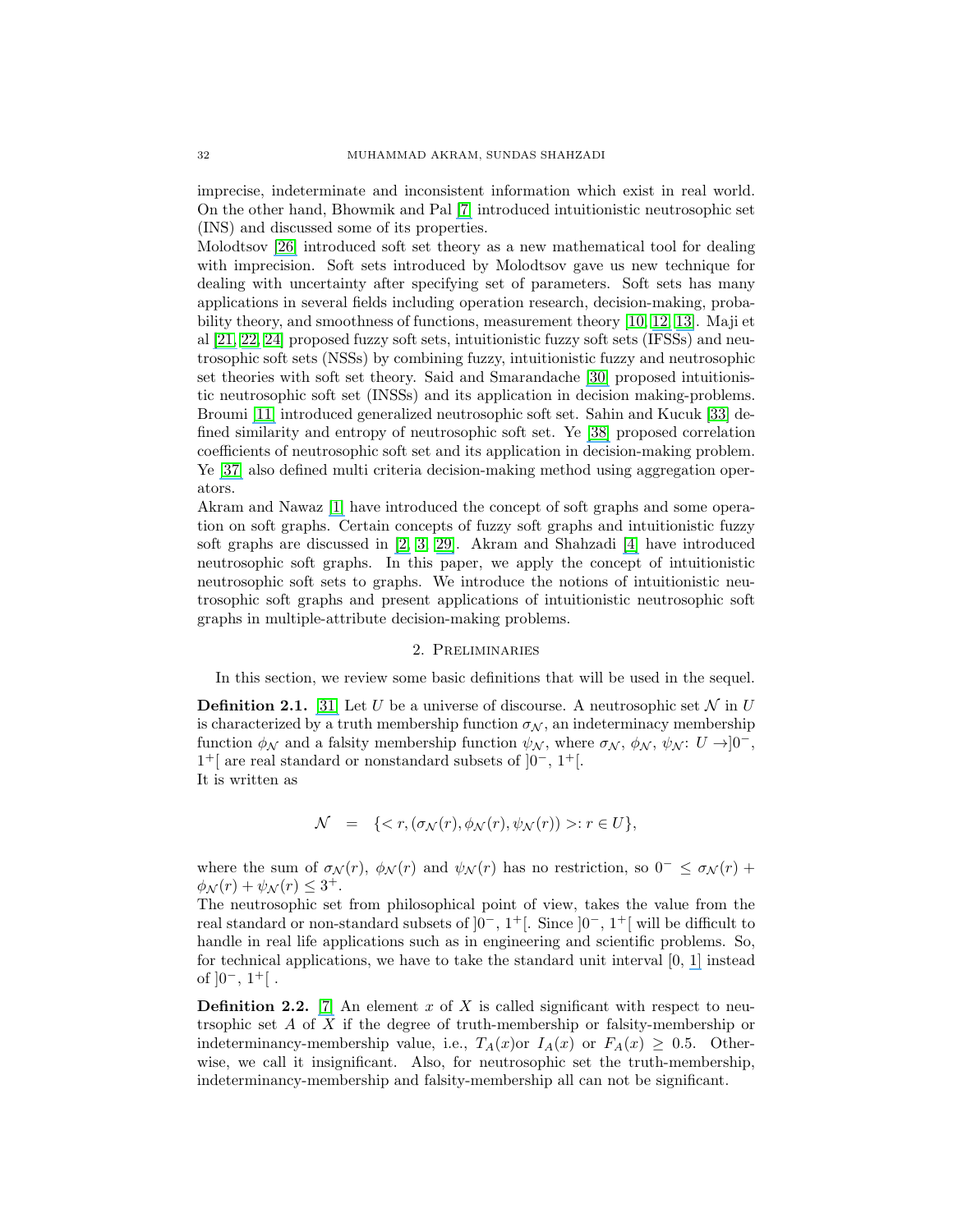We define an intuitionistic neutrosophic set by  $A^* = \langle x, T_{A^*}(x), I_{A^*}(x), F_{A^*}(x) \rangle$ , where  $\min\{T_{A^*}(x), F_{A^*}(x)\}\leq 0.5, \min\{T_{A^*}(x), I_{A^*}(x)\}\leq 0.5, \text{ and } \min\{F_{A^*}(x), I_{A^*}(x)\}\leq 0.5$ 0.5, for all  $x \in X$ , with condition  $0 \leq T_{A^*}(x) + I_{A^*}(x) + F_{A^*}(x) \leq 2$ .

**Definition 2.3.** [\[8\]](https://www.researchgate.net/publication/231359138_Intuitionistic_Neutrosophic_Set_Relations_and_Some_of_Its_Properties?el=1_x_8&enrichId=rgreq-1081f5e8fd7111a26d573941ca3cbc7e-XXX&enrichSource=Y292ZXJQYWdlOzMxMDQ2NjM1NTtBUzo0NDQyNzg4NTA3NTY2MDhAMTQ4MjkzNTc0MDcyNw==) Let  $X, Y$  and  $Z$  be three ordinary nonempty sets. An INS relation (INSR) is defined as an intuitionistic neutrosophic subset of  $X \times Y$ , having the form  $R = \{ \langle (x, y), T_R(x, y), I_R(x, y), F_R(x, y) \rangle : x \in X, y \in Y \}$ , where  $T_R: X \times Y \to [0,1], I_R: X \times Y \to [0,1], F_R: X \times Y \to [0,1]$  $T_R: X \times Y \to [0,1], I_R: X \times Y \to [0,1], F_R: X \times Y \to [0,1]$  $T_R: X \times Y \to [0,1], I_R: X \times Y \to [0,1], F_R: X \times Y \to [0,1]$  satisfy the condition  $0 \leq T_R(x, y) + I_R(x, y) + F_R(x, y) \leq 2.$ 

The collection of all INSR on  $X \times Y$  is denoted as  $GR(X \times Y)$ .

#### 3. Intuitionistic neutrosophic soft graphs

**Definition 3.1.** [\[30\]](https://www.researchgate.net/publication/268443553_More_on_Intuitionistic_Neutrosophic_Soft_Sets?el=1_x_8&enrichId=rgreq-1081f5e8fd7111a26d573941ca3cbc7e-XXX&enrichSource=Y292ZXJQYWdlOzMxMDQ2NjM1NTtBUzo0NDQyNzg4NTA3NTY2MDhAMTQ4MjkzNTc0MDcyNw==) Let U be an initial universe, and let P be the set of all parameters.  $\mathcal{N}(U)$  denotes the set of all INSSs of U. Let N be a subset of P. A pair  $(F, N)$  is called an *intuitionistic neutrosophic soft set* INSS over U.

Let  $\mathcal{N}(V)$  denotes the set of all INSSs of V and  $\mathcal{N}(E)$  denotes the set of all INSSs of E.

**Definition 3.2.** An intuitionistic neutrosophic soft graph on a nonempty  $V$  is an ordered 3-tuple  $G = (F, K, N)$  such that

- (1)  $N$  is a non-empty set of parameters,
- $(2)$   $(F, N)$  is an INSS over V,
- (3)  $(K, N)$  is an intuitionistic neutrosophic soft relation on V, i.e.,  $K : N \to$  $\mathcal{N}(V \times V)$ , where  $\mathcal{N}(V \times V)$  is an intuitionistic neutrosophic power set,
- (4)  $(F(e), K(e))$  is an ING for all  $e \in N$ .

That is,

$$
T_{K(e)}(xy) \le \min\{T_{F(e)}(x), T_{F(e)}(y)\},\,
$$

 $I_{K(e)}(xy) \leq \min\{I_{F(e)}(x), I_{F(e)}(y)\},\$ 

$$
F_{K(e)}(xy) \le \max\{F_{F(e)}(x), F_{F(e)}(y)\},\
$$

such that  $0 \leq T_{K(e)}(xy) + I_{K(e)}(xy) + F_{K(e)}(xy) \leq 2 \ \forall \ e \in N, \ x, y \in V$ .

The intuitionistic neutrosophic graph (ING)  $(F(e), K(e))$  is denoted by  $H(e)$ . Note that  $T_{K(e)}(xy) = I_{K(e)}(xy) = 0$  and  $F_{K(e)}(xy) = 1$  for all  $xy \in V \times V - E$ ,  $e \notin N$ .  $(F, N)$  is called an intuitionistic neutrosophic soft vertex and  $(K, N)$  is called an intuitionistic neutrosophic soft edge.

Thus,  $((F, N), (K, N))$  is called an INSG if

$$
T_{K(e)}(xy) \le \min\{T_{F(e)}(x), T_{F(e)}(y)\},
$$
  
\n
$$
I_{K(e)}(xy) \le \min\{I_{F(e)}(x), I_{F(e)}(y)\},
$$
  
\n
$$
F_{K(e)}(xy) \le \max\{F_{F(e)}(x), F_{F(e)}(y)\},
$$

such that  $0 \leq T_{K(e)}(xy) + I_{K(e)}(xy) + F_{K(e)}(xy) \leq 2 \ \forall \ e \in N, \ x, y \in V$ . In other words, an INSG is a parameterized family of INGs. The class of all INSGs is denoted by  $\mathcal{INS}(G^*)$ . The *order* of an INSG is

$$
O(G) = \Big(\sum_{e_i \in N} \big(\sum_{w \in V} T_{F(e_i)}(w)\big), \sum_{e_i \in N} \big(\sum_{w \in V} I_{F(e_i)}(w)\big), \sum_{e_i \in N} \big(\sum_{w \in V} F_{F(e_i)}(w)\big)\Big).
$$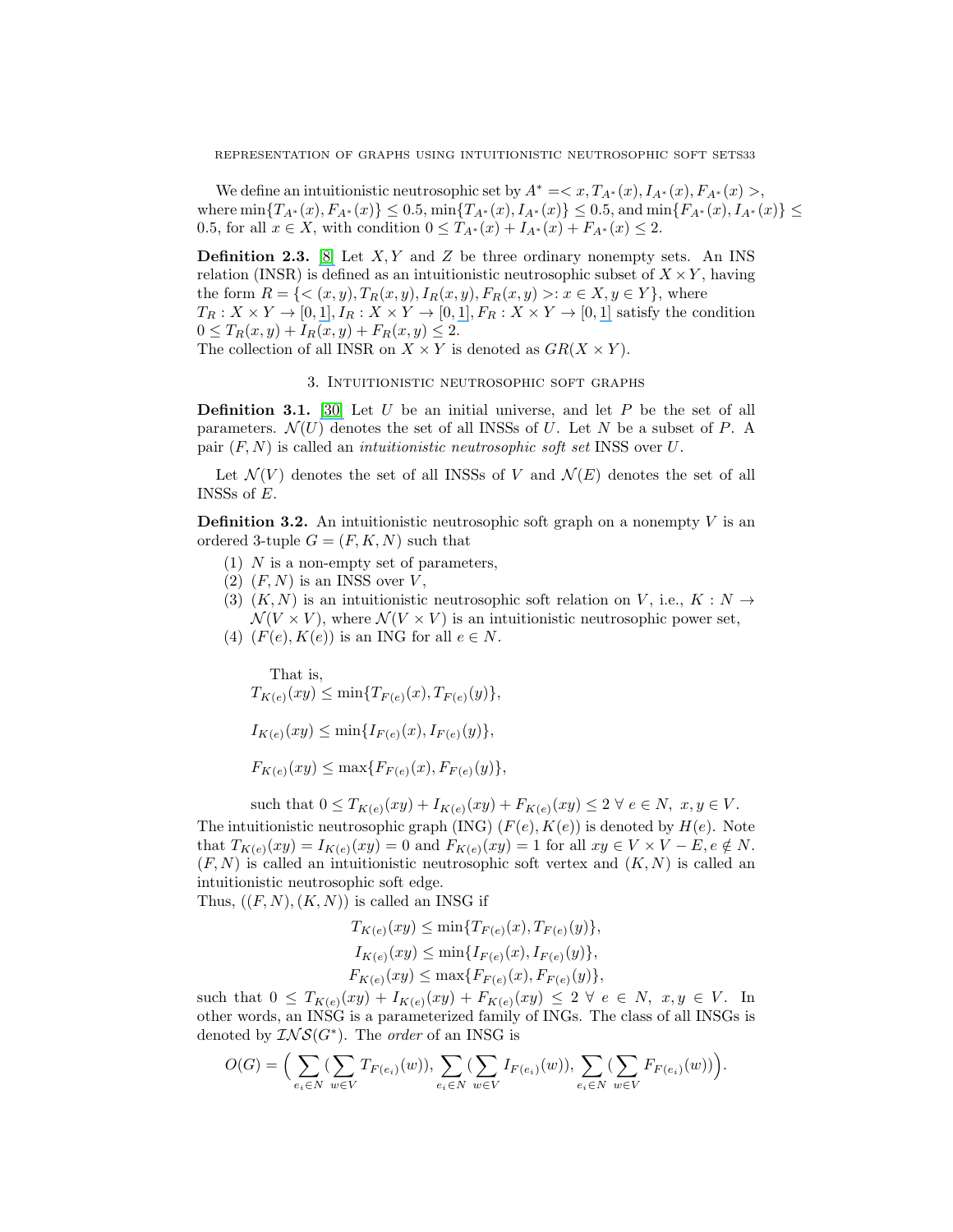The size of an INSG is

$$
S(G) = \Big(\sum_{e_i \in N} (\sum_{wv \in E} T_{K(e_i)}(wv)), \sum_{e_i \in N} (\sum_{wv \in E} I_{K(e_i)}(wv)), \sum_{e_i \in N} (\sum_{wv \in E} F_{K(e_i)}(wv))\Big).
$$

**Example 3.1.** Consider a simple graph  $G^* = (V, E)$  such that  $V = \{w_1, w_2, w_3, w_4, w_5\}$ and  $E = \{w_1w_2, w_2w_3, w_1w_3, w_1w_5, \}$ . Let  $N = \{e_1, e_2, e_3\}$  be a set of parameters and let  $(F, N)$  be an INSS over V with intuitionistic neutrosophic approximation function  $F: N \to \mathcal{N}(V)$  defined by  $F(e_1) = \{(w_1, 0.4, 0.5, 0.3), (w_2, 0.5, 0.4, 0.6), (w_3, 0.6, 0.5, 0.4), \},\$  $F(e_2) = \{(w_1, 0.6, 0.2, 0.3), (w_3, 0.6, 0.5, 0.3), (w_5, 0.7, 0.5, 0.4)\},\$  $F(e_3) = \{(w_1, 0.8, 0.5, 0.4), (w_2, 0.5, 0.5, 0.3), (w_3, 0.6, 0.5, 0.4)\}\.$  Let  $(K, N)$  be an INSS over E with intuitionistic neutrosophic approximation function  $K : N \rightarrow$  $\mathcal{N}(E)$  defined by  $K(e_1) = \{ (w_1w_2, 0.3, 0.3, 0.6), (w_2w_3, 0.5, 0.4, 0.6) \},\$  $K(e_2) = \{(w_1w_3, 0.6, 0.2, 0.2), (w_1w_5, 0.6, 0.1, 0.4)\},\$  $K(e_3) = \{(w_1w_2, 0.4, 0.5, 0.4), (w_1w_3, 0.6, 0.5, 0.3)\}.$ Clearly,  $H(e_1) = (F(e_1), K(e_1)), H(e_2) = (F(e_2), K(e_2))$  and  $H(e_3) = (F(e_3), K(e_3))$ are INGs corresponding to the parameters  $e_1, e_2$  and  $e_3$ , respectively as shown in Figure [3.1.](#page-3-0)



<span id="page-3-0"></span>FIGURE 3.1. Intuitionistic neutrosophic soft graph  $G = \{H(e_1), H(e_2), H(e_3)\}.$ 

Hence  $G = \{H(e_1), H(e_2), H(e_3)\}\$ is an INSG of  $G^*$ . Tabular representation of an INSG is given in Table [1.](#page-3-1)

 $F$  w<sub>1</sub> w<sub>2</sub> w<sub>3</sub> w<sub>4</sub> w<sub>5</sub>  $e_1$   $(0.4, 0.5, 0.3)$   $(0.5, 0.4, 0.6)$   $(0.6, 0.5, 0.4)$   $(0.0, 0.0, 0.0)$   $(0.0, 0.0, 0.0)$  $e_2 \mid (0.6, 0.2, 0.3) \mid (0.0, 0.0, 0.0) \mid (0.6, 0.5, 0.3) \mid (0.0, 0.0, 0.0) \mid (0.7, 0.5, 0.4)$  $e_3 \mid (0.8, 0.5, 0.4) \mid (0.5, 0.5, 0.3) \mid (0.6, 0.5, 0.4) \mid (0.0, 0.0, 0.0) \mid (0.0, 0.0, 0.0)$  $K \begin{array}{|c|c|c|c|c|} \hline w_1w_2 & w_2w_3 & w_1w_3 & w_1w_5 \ \hline \end{array}$  $e_1 \mid (0.3, 0.3, 0.6) \mid (0.5, 0.4, 0.6) \mid (0.0, 0.0, 0.0) \mid (0.0, 0.0, 0.0)$  $e_2 \mid (0.0, 0.0, 0.0) \mid (0.0, 0.0, 0.0) \mid (0.6, 0.2, 0.2) \mid (0.6, 0.1, 0.4)$  $e_3 \mid (0.4, 0.5, 0.4) \mid (0.0, 0.0, 0.0) \mid (0.6, 0.5, 0.3) \mid (0.0, 0.0, 0.0)$ 

<span id="page-3-1"></span>Table 1. Tabular representation of an intuitionistic neutrosophic soft graph.

The order of INSG is  $G$  is  $O(G) = ((0.4 + 0.5 + 0.6) + (0.6 + 0.6 + 0.7) + (0.8 +$ 0.5+0.6),(0.5+0.4+0.5)+(0.2+0.5+0.5)+(0.5+0.5+0.5),(0.3+0.6+0.4)+(0.3+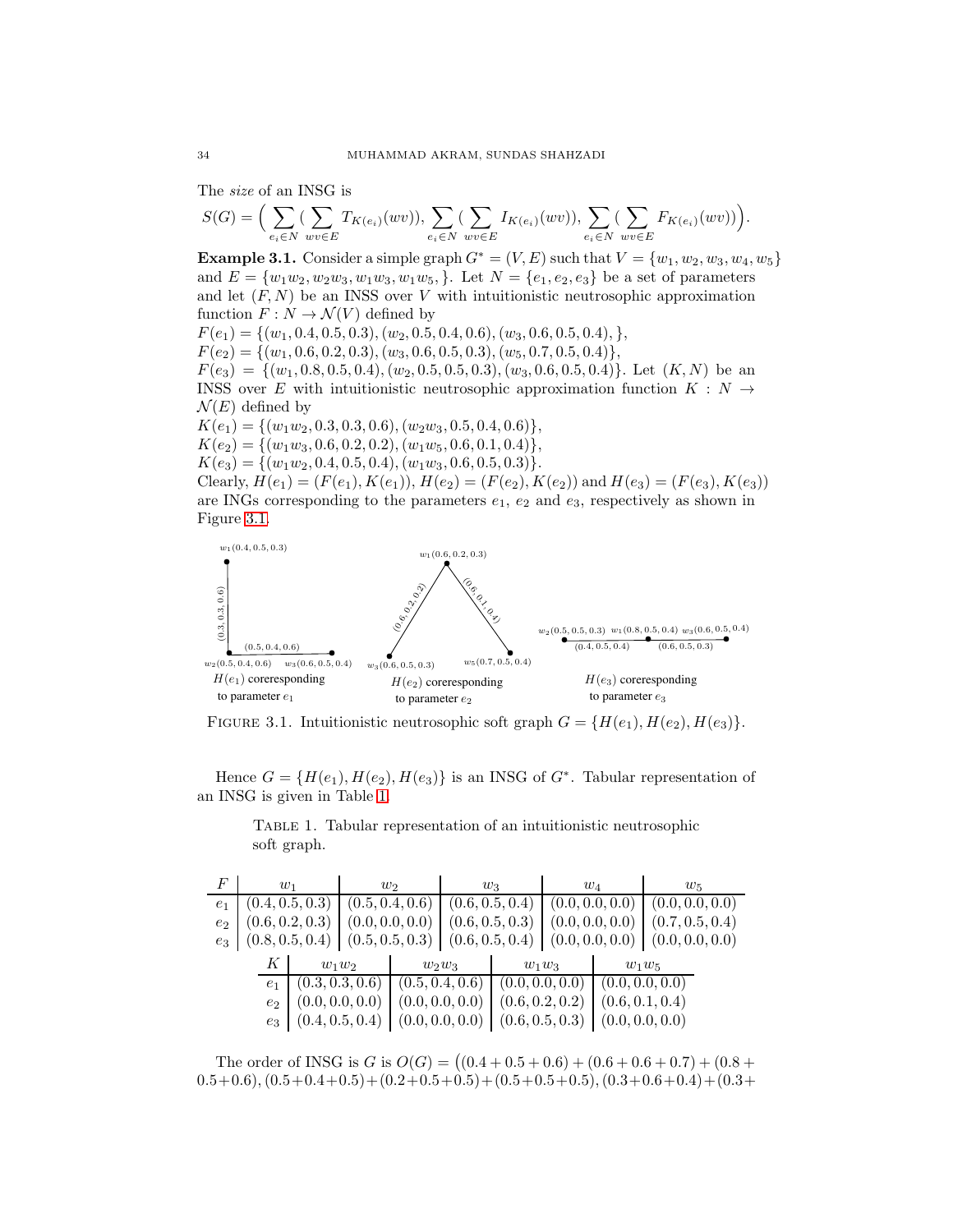$(0.3 + 0.4) + (0.4 + 0.3 + 0.4)) = (5.3, 4.1, 3.4)$ . The size of intuitionistic neutrosophic soft graph G is  $S(G) = (0.3 + 0.5) + (0.6 + 0.6) + (0.4 + 0.6), (0.3 + 0.4) + (0.2 +$  $(0.1) + (0.5 + 0.5), (0.6 + 0.6) + (0.2 + 0.4) + (0.4 + 0.3)) = (3.0, 2.0, 2.5).$ 

**Definition 3.3.** Let  $G_1 = (F_1, K_1, N_1)$  and  $G_2 = (F_2, K_2, N_2)$  be two INSGs of  $G_1^*$  and  $G_2^*$ , respectively. The *Cartesian product* of  $G_1$  and  $G_2$  is an INSG  $G = G_1 \times G_2 = (F, K, N_1 \times N_2)$ , where  $(F = F_1 \times F_2, N_1 \times N_2)$  is an intuitionistic neutrosophic soft set over  $V = V_1 \times V_2$ ,  $(K = K_1 \times K_2, N_1 \times N_2)$  is an INSS over  $E = \{((w, v_1), (w, v_2)) : w \in V_1, (v_1, v_2) \in E_2\} \cup \{((w_1, v), (w_2, v)) : v \in E_2\}$  $V_2,(w_1, w_2) \in E_1$  defined as

- (i)  $T_{F(e_1,e_2)}(w,v) = T_{F_1(e_1)}(w) \wedge T_{F_2(e_2)}(v),$  $I_{F(e_1,e_2)}(w,v) = I_{F_1(e_1)}(w) \wedge I_{F_2(e_2)}(v),$  $F_{F(e_1,e_2)}(w,v) = F_{F_1(e_1)}(w) \vee F_{F_2(e_2)}(v) \vee (w,v) \in V, (e_1,e_2) \in N_1 \times N_2,$
- (ii)  $T_{K(e_1,e_2)}((w,v_1),(w,v_2)) = T_{F_1(e_1)}(w) \wedge T_{K_2(e_2)}(v_1,v_2),$  $I_{K(e_1,e_2)}((w,v_1),(w,v_2)) = I_{F_1(e_1)}(w) \wedge I_{K_2(e_2)}(v_1,v_2),$  $F_{K(e_1,e_2)}((w,v_1),(w,v_2)) = F_{F_1(e_1)}(w) \vee F_{K_2(e_2)}(v_1,v_2) \forall w \in V_1, (v_1,v_2) \in$  $E_2$ ,
- (iii)  $T_{K(e_1,e_2)}((w_1,v),(w_2,v)) = T_{F_2(e_2)}(v) \wedge T_{K_1(e_1)}(w_1,w_2),$  $I_{K(e_1,e_2)}((w_1,v),(w_2,v)) = I_{F_2(e_2)}(v) \wedge I_{K_1(e_1)}(w_1,w_2),$  $F_{K(e_1,e_2)}((w_1,v),(w_2,v)) = F_{F_2(e_2)}(v) \vee F_{K_1(e_1)}(w_1,w_2) \forall v \in V_2,(w_1,w_2) \in$  $E_1$ .

 $H(e_1, e_2) = H_1(e_1) \times H_2(e_2)$  for all  $(e_1, e_2) \in N_1 \times N_2$  are intuitionistic neutrosophic graphs.

**Definition 3.4.** The cross product of  $G_1$  and  $G_2$  is an INSG  $G = G_1 \odot G_2$  $(F, K, N_1 \times N_2)$ , where  $(F, N_1 \times N_2)$  is an INSS over  $V = V_1 \times V_2$ ,  $(K, N_1 \times N_2)$  is an INSS over  $E = \{((w_1, v_1), (w_2, v_2)) : (w_1, w_2) \in E_1, (v_1, v_2) \in E_2\}$  defined as

(i)  $T_{F(e_1,e_2)}(w,v) = T_{F_1(e_1)}(w) \wedge T_{F_2(e_2)}(v),$  $I_{F(e_1,e_2)}(w,v) = I_{F_1(e_1)}(w) \wedge I_{F_2(e_2)}(v),$  $F_{F(e_1,e_2)}(w,v) = F_{F_1(e_1)}(w) \vee F_{F_2(e_2)}(v) \vee (w,v) \in V, (e_1,e_2) \in N_1 \times N_2$ (ii)  $T_{K(e_1,e_2)}((w_1,v_1),(w_2,v_2)) = T_{K_1(e_1)}(w_1,w_2) \wedge T_{K_2(e_2)}(v_1,v_2),$  $I_{K(e_1,e_2)}((w_1,v_1),(w_2,v_2)) = I_{K_1(e_1)}(w_1,w_2) \wedge I_{K_2(e_2)}(v_1,v_2),$  $F_{K(e_1,e_2)}((w_1,v_1),(w_2,v_2)) = F_{K_1(e_1)}(w_1,w_2) \vee F_{K_2(e_2)}(v_1,v_2) \forall (w_1,w_2) \in$  $E_1,(v_1,v_2)\in E_2.$ 

 $H(e_1, e_2) = H_1(e_1) \otimes H_2(e_2)$  for all  $(e_1, e_2) \in N_1 \times N_2$  are intuitionistic neutrosophic graphs.

**Definition 3.5.** The lexicographic product of  $G_1$  and  $G_2$  is an INSG  $G = G_1 \odot G_2$  $(F, K, N_1 \times N_2)$ , where  $(F, N_1 \times N_2)$  is an INSS over  $V = V_1 \times V_2$ ,  $(K, N_1 \times N_2)$  is an INSS over  $E = \{((w, v_1), (w, v_2)) : w \in V_1, (v_1, v_2) \in E_2\} \cup \{((w_1, v_1), (w_2, v_2)) : w \in V_1, (v_1, v_2) \in E_2\}$  $(w_1, w_2) \in E_1, (v_1, v_2) \in E_2$  defined as

- (i)  $T_{F(e_1,e_2)}(w,v) = T_{F_1(e_1)}(w) \wedge T_{F_2(e_2)}(v),$  $I_{F(e_1,e_2)}(w,v) = I_{F_1(e_1)}(w) \wedge I_{F_2(e_2)}(v),$  $F_{F(e_1,e_2)}(w,v) = F_{F_1(e_1)}(w) \vee F_{F_2(e_2)}(v) \vee (w,v) \in V, (e_1,e_2) \in N_1 \times N_2,$ (ii)  $T_{K(e_1,e_2)}((w,v_1),(w,v_2)) = T_{F_1(e_1)}(w) \wedge T_{K_2(e_2)}(v_1,v_2),$
- $I_{K(e_1,e_2)}((w,v_1),(w,v_2)) = I_{F_1(e_1)}(w) \wedge I_{K_2(e_2)}(v_1,v_2),$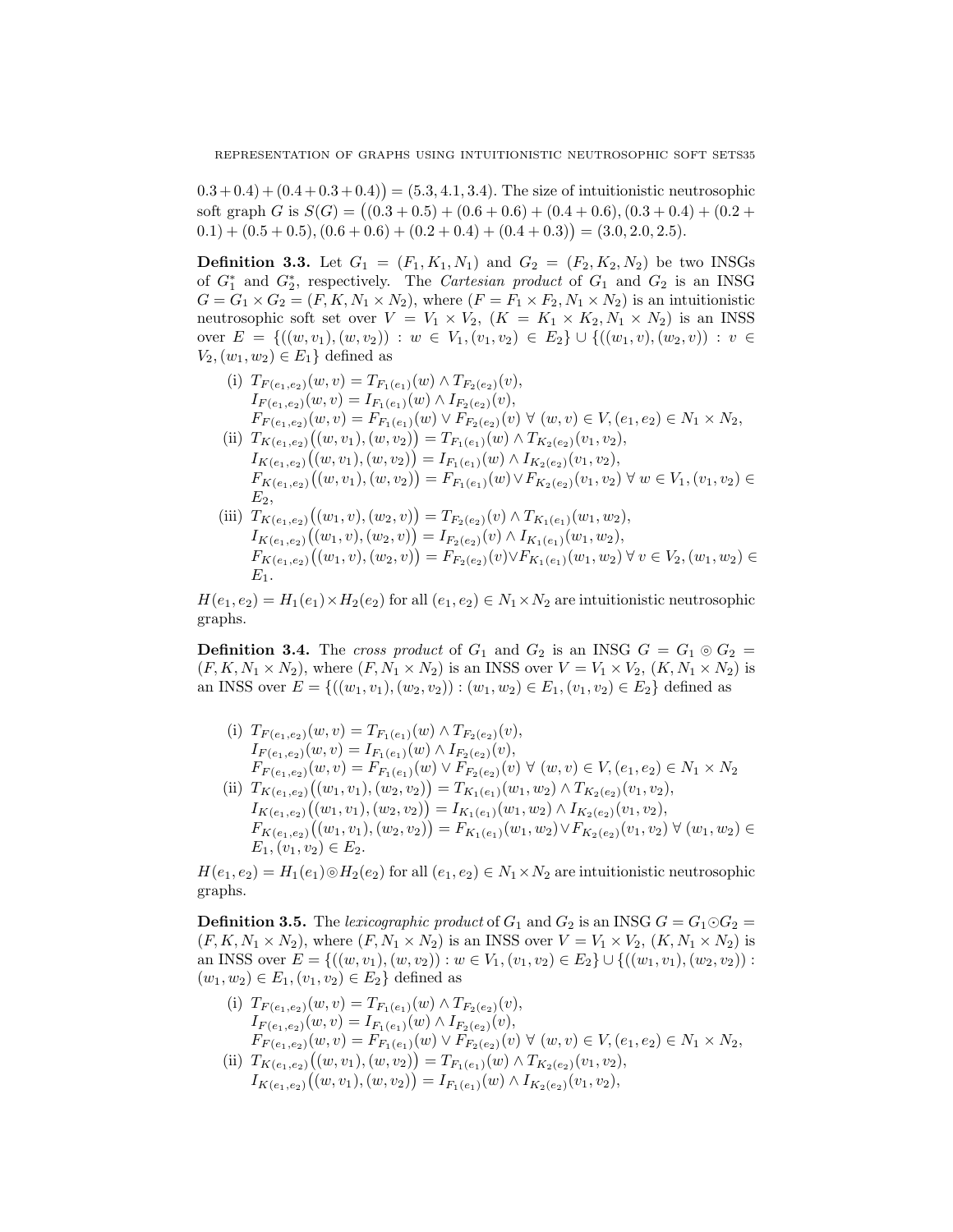$F_{K(e_1,e_2)}((w,v_1),(w,v_2)) = F_{F_1(e_1)}(w) \vee F_{K_2(e_2)}(v_1,v_2) \forall w \in V_1, (v_1,v_2) \in$  $E_2$ 

(iii)  $T_{K(e_1,e_2)}((w_1,v_1),(w_2,v_2)) = T_{K_1(e_1)}(w_1,w_2) \wedge T_{K_2(e_2)}(v_1,v_2),$  $I_{K(e_1,e_2)}((w_1,v_1),(w_2,v_2)) = I_{K_1(e_1)}(w_1,w_2) \wedge I_{K_2(e_2)}(v_1,v_2),$  $F_{K(e_1,e_2)}((w_1,v_1),(w_2,v_2)) = F_{K_1(e_1)}(w_1,w_2) \vee F_{K_2(e_2)}(v_1,v_2) \forall (w_1,w_2) \in$  $E_1,(v_1,v_2)\in E_2.$ 

 $H(e_1, e_2) = H_1(e_1) \odot H_2(e_2)$  for all  $(e_1, e_2) \in N_1 \times N_2$  are INGs.

**Definition 3.6.** The strong product of  $G_1$  and  $G_2$  is an INSG  $G = G_1 \otimes G_2$  $(F, K, N_1 \times N_2)$ , where  $(F, N_1 \times N_2)$  is an INSS over  $V = V_1 \times V_2$ ,  $(K, A \times N_2)$  is an INSS over  $E = \{((w, v_1), (w, v_2)) : w \in V_1, (v_1, v_2) \in E_2\} \cup \{((w_1, v), (w_2, v)) : v \in E_2\}$  $V_2,(w_1,w_2) \in E_1 \} \cup \{((w_1,v_1),(w_2,v_2)) : (w_1,w_2) \in E_1, (v_1,v_2) \in E_2\}$  such that

- (i)  $T_{F(e_1,e_2)}(w,v) = T_{F_1(e_1)}(w) \wedge T_{F_2(e_2)}(v),$  $I_{F(e_1,e_2)}(w,v) = I_{F_1(e_1)}(w) \wedge I_{F_2(e_2)}(v),$  $F_{F(e_1,e_2)}(w,v) = F_{F_1(e_1)}(w) \vee F_{F_2(e_2)}(v) \forall (w,v) \in V, (e_1,e_2) \in N_1 \times N_2,$
- (ii)  $T_{K(e_1,e_2)}((w,v_1),(w,v_2)) = T_{F_1(e_1)}(w) \wedge T_{K_2(e_2)}(v_1,v_2),$  $I_{K(e_1,e_2)}((w,v_1),(w,v_2)) = I_{F_1(e_1)}(w) \wedge I_{K_2(e_2)}(v_1,v_2),$  $F_{K(e_1,e_2)}((w,v_1),(w,v_2)) = F_{F_1(e_1)}(w) \vee F_{K_2(e_2)}(v_1,v_2) \forall w \in V_1, (v_1,v_2) \in$  $E_2$ ,
- (iii)  $T_{K(e_1,e_2)}((w_1,v),(w_2,v)) = T_{F_2(e_2)}(v) \wedge T_{K_1(e_1)}(w_1,w_2),$  $I_{K(e_1,e_2)}((w_1,v),(w_2,v)) = I_{F_2(e_2)}(v) \wedge I_{K_1(e_1)}(w_1,w_2),$  $F_{K(e_1,e_2)}((w_1,v),(w_2,v)) = F_{F_2(e_2)}(v) \vee F_{K_1(e_1)}(w_1,w_2) \forall v \in V_2,(w_1,w_2) \in$  $E_1$ ,
- (iv)  $T_{K(e_1,e_2)}((w_1,v_1),(w_2,v_2)) = T_{K_1(e_1)}(w_1,w_2) \wedge T_{K_2(e_2)}(v_1,v_2),$  $I_{K(e_1,e_2)}((w_1,v_1),(w_2,v_2)) = I_{K_1(e_1)}(w_1,w_2) \wedge I_{K_2(e_2)}(v_1,v_2),$  $F_{K(e_1,e_2)}((w_1,v_1),(w_2,v_2)) = F_{K_1(e_1)}(w_1,w_2) \vee F_{K_2(e_2)}(v_1,v_2) \forall (w_1,w_2) \in$  $E_1,(v_1,v_2)\in E_2.$

 $H(e_1, e_2) = H_1(e_1) \otimes H_2(e_2)$  for all  $(e_1, e_2) \in N_1 \times N_2$  are INGs.

**Definition 3.7.** The composition of  $G_1$  and  $G_2$  is an INSG  $G = G_1[G_2] =$  $(F, K, N_1 \times N_2)$ , where  $(F, N_1 \times N_2)$  is an INSS over  $V = V_1 \times V_2$ ,  $(K, N_1 \times N_2)$  is an INSS over  $E = \{((w, v_1), (w, v_2)) : w \in V_1, (v_1, v_2) \in E_2\} \cup \{((w_1, v), (w_2, v)) : w \in V_1, (v_1, v_2) \in E_2\}$  $v \in V_2$ ,  $(w_1, w_2) \in E_1$   $\cup$   $\{((w_1, v_1), (w_2, v_2)) : (w_1, w_2) \in E_1, v_1 \neq v_2\}$  defined as

- (i)  $T_{F(e_1,e_2)}(w,v) = T_{F_1(e_1)}(w) \wedge T_{F_2(e_2)}(v),$  $I_{F(e_1,e_2)}(w,v) = I_{F_1(e_1)}(w) \wedge I_{F_2(e_2)}(v),$  $F_{F(e_1,e_2)}(w,v) = F_{F_1(e_1)}(w) \vee F_{F_2(e_2)}(v) \vee (w,v) \in V, (e_1,e_2) \in N_1 \times N_2,$
- (ii)  $T_{K(e_1,e_2)}((w, v_1), (w, v_2)) = T_{F_1(e_1)}(w) \wedge T_{K_2(e_2)}(v_1, v_2),$  $I_{K(e_1,e_2)}((w,v_1),(w,v_2)) = I_{F_1(e_1)}(w) \wedge I_{K_2(e_2)}(v_1,v_2),$  $F_{K(e_1,e_2)}((w,v_1),(w,v_2)) = F_{F_1(e_1)}(w) \vee F_{K_2(e_2)}(v_1,v_2) \forall w \in V_1,(v_1,v_2) \in$  $E_2$ ,
- (iii)  $T_{K(e_1,e_2)}((w_1,v),(w_2,v)) = T_{F_2(e_2)}(v) \wedge T_{K_1(e_1)}(w_1,w_2),$  $I_{K(e_1,e_2)}((w_1,v),(w_2,v)) = I_{F_2(e_2)}(v) \wedge I_{K_1(e_1)}(w_1,w_2),$  $F_{K(e_1,e_2)}((w_1,v),(w_2,v)) = F_{F_2(e_2)}(v) \vee F_{K_1(e_1)}(w_1,w_2) \forall v \in V_2,(w_1,w_2) \in$  $E_1$ ,
- (iv)  $T_{K(e_1,e_2)}((w_1,v_1),(w_2,v_2)) = T_{F_1(e_1)}(w_1,w_2) \wedge T_{F_2(e_2)}(v_1) \wedge T_{F_2(e_2)}(v_2),$  $I_{K(e_1,e_2)}((w_1,v_1),(w_2,v_2)) = I_{F_1(e_1)}(w_1,w_2) \wedge I_{F_2(e_2)}(v_1) \wedge I_{F_2(e_2)}(v_2),$  $F_{K(e_1,e_2)}((w_1,v_1),(w_2,v_2)) = F_{F_1(e_1)}(w_1,w_2) \vee F_{F_2(e_2)}(v_1) \vee F_{F_2(e_2)}(v_2) \forall (w_1,w_2) \in$  $E_1$ , where  $v_1 \neq v_2, v_1, v_2 \in V_2$ .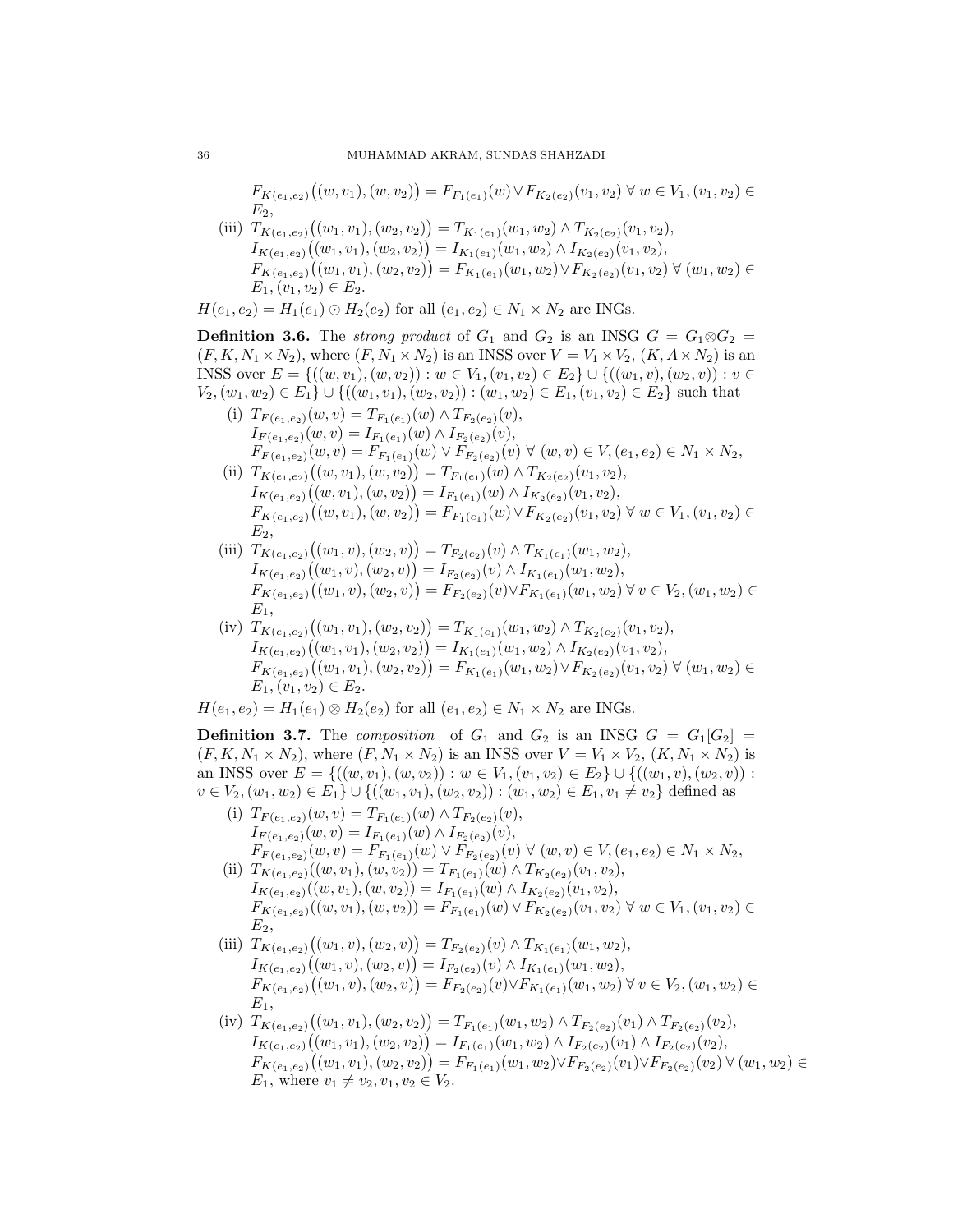$H(e_1, e_2) = H_1(e_1)[H_2(e_2)]$  for all  $(e_1, e_2) \in N_1 \times N_2$  are INGs.

Proposition 3.1. The Cartesian product, cross product, lexicographic product, strong product and composition of two INSGs is an INSG.

**Definition 3.8.** Let  $G_1 = (F_1, K_1, N_1)$  and  $G_2 = (F_2, K_2, N_2)$  be two INSGs. The intersection of  $G_1$  and  $G_2$  is an INSG denoted by  $G = G_1 \cap G_2 = (F, K, N_1 \cup$  $N_2$ , where  $(F, N_1 \cup N_2)$  is an INSS over  $V = V_1 \cap V_2$ ,  $(K, N_1 \cup N_2)$  is an INSS over  $E = E_1 \cap E_2$ , the truth-membership, indeterminacy-membership, and falsitymembership functions of G for all  $w, v \in V$  defined by,

(i) 
$$
T_{F(e)}(v) = \begin{cases} T_{F_1(e)}(v) & \text{if } e \in N_1 - N_2; \\ T_{F_2(e)}(v) & \text{if } e \in N_2 - N_1; \\ T_{F_1(e)}(v) \wedge T_{F_2(e)}(v), & \text{if } e \in N_1 \cap N_2. \end{cases}
$$
  
( $I_{F_1(e)}(v)$  if  $e \in N_1 - N_2$ ;

$$
I_{F(e)}(v) = \begin{cases} I_{F_1(e)}(v) & \text{if } e \in N_1 - N_2; \\ I_{F_2(e)}(v) & \text{if } e \in N_2 - N_1; \\ I_{F_1(e)}(v) \wedge I_{F_2(e)}(v), & \text{if } e \in N_1 \cap N_2. \end{cases}
$$

$$
F_{F(e)}(v) = \begin{cases} F_{F_1(e)}(v) & \text{if } e \in N_1 - N_2; \\ F_{F_2(e)}(v) & \text{if } e \in N_2 - N_1; \\ F_{F_1(e)}(v) \vee F_{F_2(e)}(v), & \text{if } e \in N_1 \cap N_2. \end{cases}
$$
  
\n(ii)  $T_{K(e)}(wv) = \begin{cases} T_{K_1(e)}(wv) & \text{if } e \in N_1 - N_2; \\ T_{K_2(e)}(wv) & \text{if } e \in N_2 - N_1; \\ T_{K_1(e)}(wv) \wedge T_{K_2(e)}(wv), & \text{if } e \in N_1 \cap N_2. \end{cases}$   
\n
$$
I_{K(e)}(wv) = \begin{cases} I_{K_1(e)}(wv) & \text{if } e \in N_1 - N_2; \\ I_{K_2(e)}(wv) & \text{if } e \in N_1 - N_2; \\ I_{K_1(e)}(wv) \wedge I_{K_2(e)}(wv), & \text{if } e \in N_2 - N_1; \\ I_{K_1(e)}(wv) \wedge I_{K_2(e)}(wv), & \text{if } e \in N_1 - N_2; \\ F_{K_2(e)}(wv) & \text{if } e \in N_2 - N_1; \\ F_{K_1(e)}(wv) \vee F_{K_2(e)}(wv), & \text{if } e \in N_2 - N_1; \\ F_{K_1(e)}(wv) \vee F_{K_2(e)}(wv), & \text{if } e \in N_1 \cap N_2. \end{cases}
$$

**Definition 3.9.** Let  $G_1 = (F_1, K_1, N_1)$  and  $G_2 = (F_2, K_2, N_2)$  be two INSGs. The union of  $G_1$  and  $G_2$  may or may not be INSG denoted by  $G = G_1 \cup G_2$  $(F, K, N_1 \cup N_2)$ , where  $(F, N_1 \cup N_2)$  is an INSS over  $V = V_1 \cup V_2$ ,  $(K, N_1 \cup N_2)$ is an INSS over  $E = E_1 \cup E_2$ , the truth-membership, indeterminacy-membership, and falsity-membership functions of G for all  $w, v \in V$  defined by,

(i) 
$$
T_{F(e)}(v) = \begin{cases} T_{F_1(e)}(v) & \text{if } e \in N_1 - N_2; \\ T_{F_2(e)}(v) & \text{if } e \in N_2 - N_1; \\ T_{F_1(e)}(v) \vee T_{F_2(e)}(v), & \text{if } e \in N_1 \cap N_2. \end{cases}
$$
  

$$
I_{F(e)}(v) = \begin{cases} I_{F_1(e)}(v) & \text{if } e \in N_1 - N_2; \\ I_{F_2(e)}(v) & \text{if } e \in N_2 - N_1; \\ I_{F_1(e)}(v) \wedge I_{F_2(e)}(v), & \text{if } e \in N_1 \cap N_2. \end{cases}
$$
  

$$
F_{F(e)}(v) = \begin{cases} F_{F_1(e)}(v) & \text{if } e \in N_1 - N_2; \\ F_{F_2(e)}(v) & \text{if } e \in N_1 - N_2; \\ F_{F_1(e)}(v) \wedge F_{F_2(e)}(v), & \text{if } e \in N_1 \cap N_2. \end{cases}
$$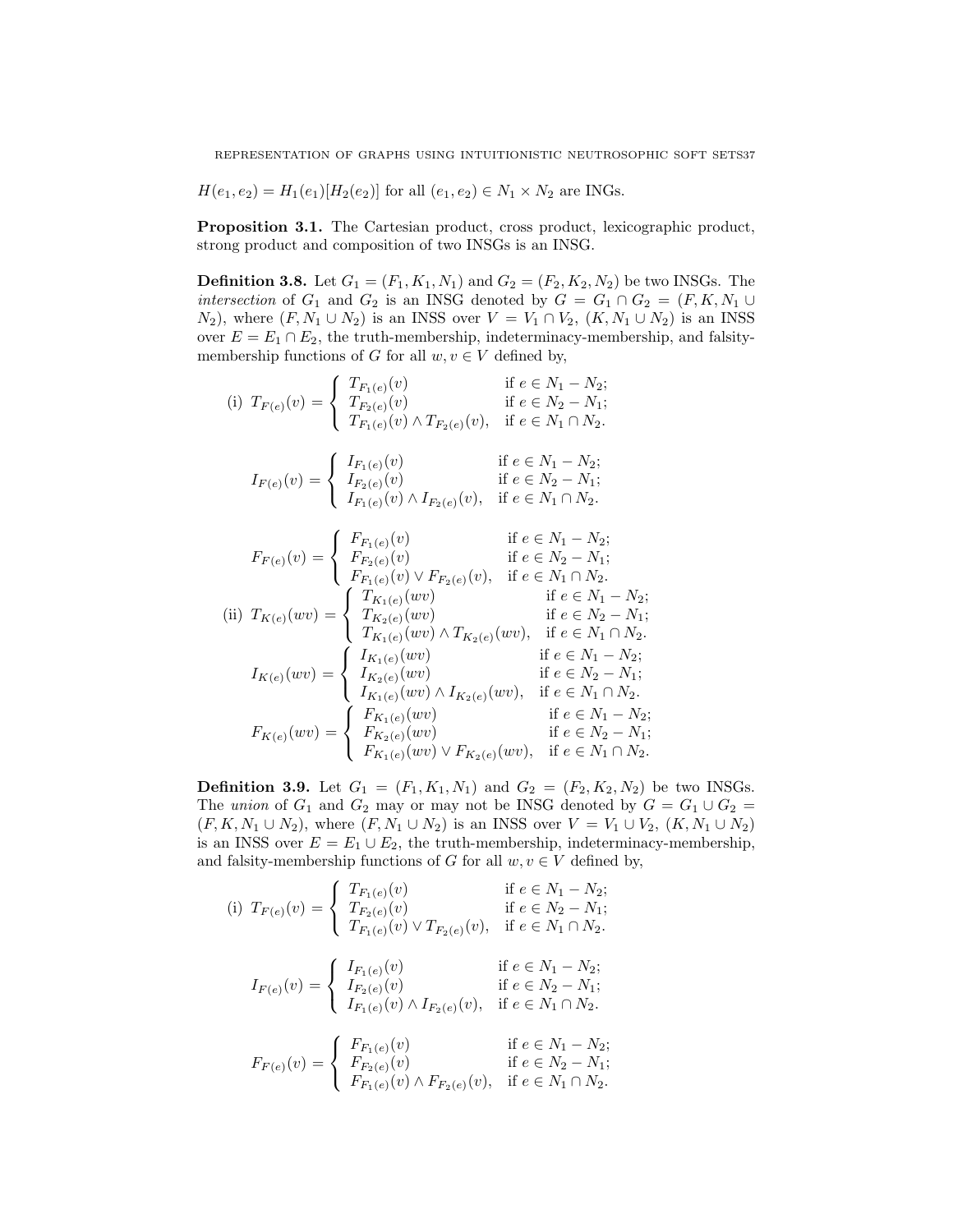(ii) 
$$
T_{K(e)}(wv) = \begin{cases} T_{K_1(e)}(wv) & \text{if } e \in N_1 - N_2; \\ T_{K_2(e)}(wv) & \text{if } e \in N_2 - N_1; \\ T_{K_1(e)}(wv) \vee T_{K_2(e)}(wv), & \text{if } e \in N_1 \cap N_2. \end{cases}
$$

$$
I_{K(e)}(wv) = \begin{cases} I_{K_1(e)}(wv) & \text{if } e \in N_1 - N_2; \\ I_{K_2(e)}(wv) & \text{if } e \in N_1 - N_2; \\ I_{K_1(e)}(wv) \wedge I_{K_2(e)}(wv), & \text{if } e \in N_2 - N_1; \\ I_{K_1(e)}(wv) \wedge I_{K_2(e)}(wv), & \text{if } e \in N_1 - N_2; \\ F_{K_2(e)}(wv) & \text{if } e \in N_2 - N_1; \\ F_{K_1(e)}(wv) \wedge F_{K_2(e)}(wv), & \text{if } e \in N_2 - N_1; \\ F_{K_1(e)}(wv) \wedge F_{K_2(e)}(wv), & \text{if } e \in N_1 \cap N_2. \end{cases}
$$

**Remark.** Let  $G_1$  and  $G_2$  be two INSG over  $G^*$  then  $G_1 \cup G_2$  may or may not be INSG.

**Definition 3.10.** Let  $G_1$  and  $G_2$  be two INSGs. The *join* of  $G_1$  and  $\mathbb{G}_2$  may or may not be intuitionistic neutrosophic soft graph denoted by  $G_1 + G_2 = (F_1 +$  $F_2, K_1 + K_2, N_1 \cup N_2$ , where  $(F_1 + F_2, N_1 \cup N_2)$  is an intuitionistic neutrosophic soft set over  $V_1 \cup V_2$ ,  $(K_1 + K_2, N_1 \cup N_2)$  is an INSS over  $E_1 \cup E_2 \cup E$ <sup>f</sup> defined by

- (i)  $(F_1 + F_2, N_1 \cup N_2) = (F_1, N_1) \cup (F_2, N_2),$
- (ii)  $(K_1 + K_2, N_1 \cup N_2) = (K_1, N_1) \cup (K_2, N_2)$  if  $wv \in E_1 \cup E_2$ , where  $e \in N_1 \cap N_2, wv \in \dot{E}$ , and  $\dot{E}$  is the set of all edges joining the vertices of  $V_1$  and  $V_2$ , the truth-membership, indeterminacy-membership, and falsity-membership functions are defined by

$$
T_{K_1+K_2(e)}(wv) = \min\{T_{F_1(e)}(w), T_{F_2(e)}(v)\},
$$
  
\n
$$
I_{K_1+K_2(e)}(wv) = \min\{I_{F_1(e)}(w), I_{F_2(e)}(v)\},
$$
  
\n
$$
F_{K_1+K_2(e)}(wv) = \max\{F_{F_1(e)}(w), F_{F_2(e)}(v)\} \forall wv \in \mathring{E}.
$$

**Proposition 3.2.** If  $G_1$  and  $G_2$  are two INSGs then their join  $G_1 + G_2$  may or may not be intuitionistic neutrosophic soft graph.

**Definition 3.11.** The *complement* of an INSG  $G = (F, K, N)$  denoted by  $G<sup>c</sup>$  $(F^c, K^c, N^c)$  is defined as follows:

- (i)  $N^c = N$ .
- (ii)  $F^c(e) = F(e)$ ,
- (iii)  $T_{K^c(e)}(w, v) = T_{F(e)}(w) \wedge T_{F(e)}(v) T_{K(e)}(w, v),$
- (iv)  $I_{K^c(e)}(w, v) = I_{F(e)}(w) \wedge I_{F(e)}(v) I_{K(e)}(w, v)$ , and
- (v)  $F_{K^c(e)}(w, v) = F_{F(e)}(w) \vee F_{F(e)}(v) F_{K(e)}(w, v)$ , for all  $w, v \in V, e \in N$ .

Example 3.2. Let  $G^* = (V, E)$  be a crisp graph with  $V = \{v_1, v_2, v_3, v_4\}$  and  $E = \{v_1v_2, v_1v_4, v_1v_3, v_2v_3, v_3v_4\}.$  Let  $N = \{e_1, e_2\}$  be a set of parameters and let  $(F, N)$  be an INSS over V with intuitionistic neutrosophic approximation function  $F: N \to \mathcal{N}(V)$  defined by

 $F(e_1) = \{(v_1, 0.4, 0.6, 0.1), (v_2, 0.5, 0.4, 0.7), (v_3, 0.5, 0.3, 0.4), (v_4, 0.5, 0.6, 0.2)\},\$  $F(e_2) = \{(v_1, 0.4, 0.2, 0.2), (v_2, 0.5, 0.3, 0.4), (v_3, 0.6, 0.3, 0.5), (v_4, 0.5, 0.4, 0.2)\}.$ Let  $(K, N)$  be an INSS over E with intuitionistic neutrosophic approximation function  $K: N \to \mathcal{N}(E)$  defined by  $K(e_1) = \{ (v_1v_2, 0.3, 0.3, 0.5), (v_1v_4, 0.2, 0.5, 0.2), (v_1v_3, 0.4, 0.3, 0.4), (v_2v_3, 0.5, 0.3, 0.5) \},\}$ 

 $K(e_2) = \{(v_1v_3, 0.3, 0.2, 0.5), (v_1v_4, 0.4, 0.1, 0.1), (v_3v_4, 0.5, 0.3, 0.4), (v_3v_2, (0.5, 0.3,$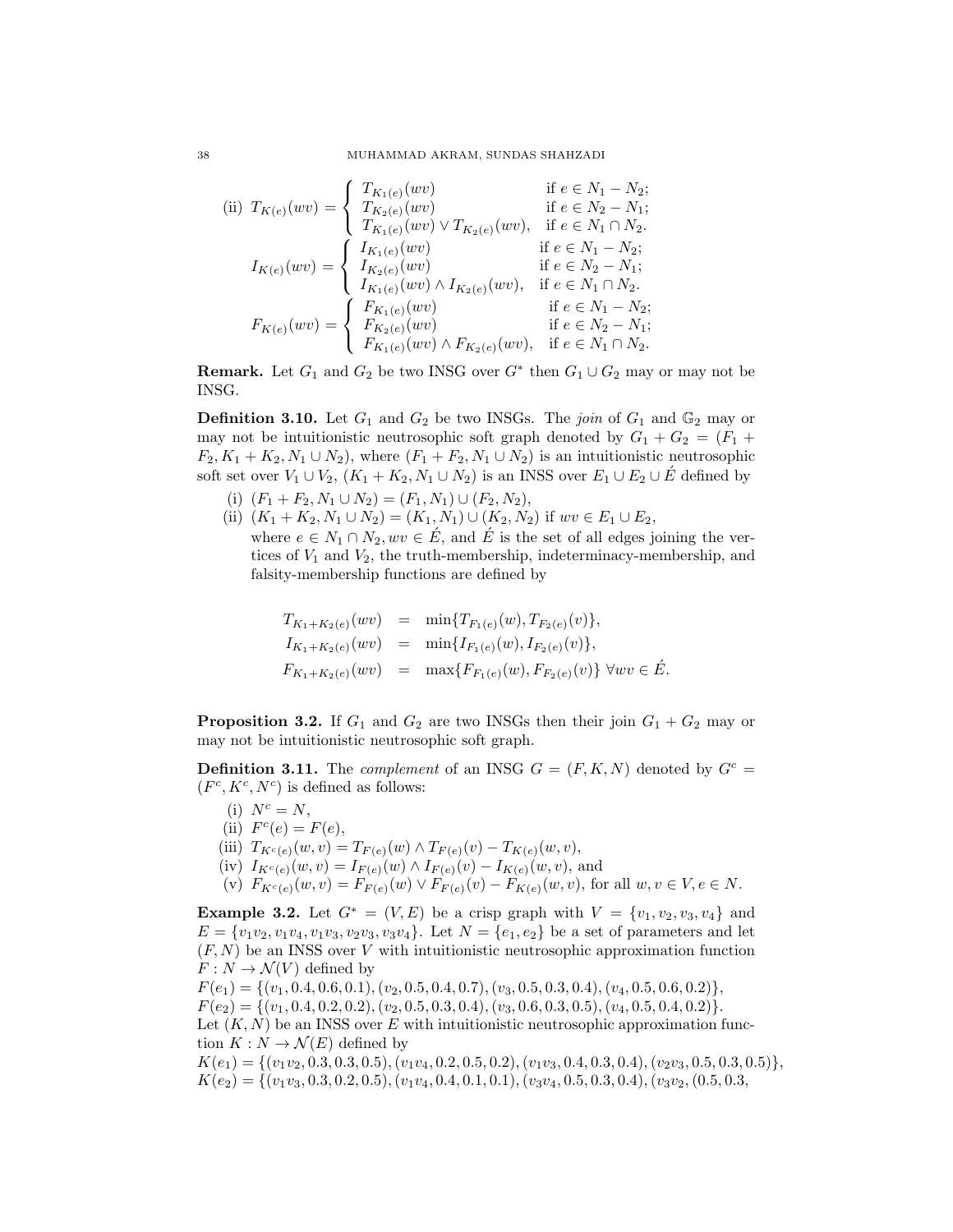

<span id="page-8-1"></span><span id="page-8-0"></span>FIGURE 3.3. Complement of INSG  $G^c = \{H^c(e_1), H^c(e_2)\}\$ 

 $(0.5)$ .

Clearly,  $G = \{H(e_1) = (F(e_1), K(e_1)), H(e_2) = (F(e_2), K(e_2))\}$  is intuitionistic neutrosophic soft graph,  $H(e_1)$  and  $H(e_2)$  are intuitionistic neutrosophic graphs corresponding to the parameters  $e_1$  and  $e_2$ , respectively as shown in Figure [3.2.](#page-8-0) Now, the complement of INSG  $G = \{H(e_1), H(e_2)\}\$ is the complement of INGs  $H(e_1)$  and  $H(e_2)$  which are shown in Figure [3.3.](#page-8-1)

**Definition 3.12.** An INSG G is a *complete INSG* if  $H(e)$  is a complete ING for all  $e \in N$ , i.e.,

$$
T_{K(e)}(wv) = \min(T_{F(e)}(w), T_{F(e)}(v)),
$$
  
\n
$$
I_{K(e)}(wv) = \min(I_{F(e)}(w), I_{F(e)}(v)),
$$
  
\n
$$
F_{K(e)}(wv) = \max(F_{F(e)}(w), F_{F(e)}(v))
$$

 $\forall w, v \in V, e \in N.$ 

**Definition 3.13.** An INSG G is a *strong INSG* if  $H(e)$  is a strong ING for all  $e \in N$ .

**Example 3.3.** Consider the simple graph  $G^* = (V, E)$  where  $V = \{v_1, v_2, v_3, v_4, v_5, v_6\}$ and  $E = \{v_1v_2, v_2v_5, v_3v_5, v_1v_3, v_1v_4, v_3v_6, v_5v_6\}.$  Let  $N = \{e_1, e_2\}.$  Let  $(F, N)$  be an INSS over V with its approximation function  $F: N \to \mathcal{N}(V)$  defined by  $F(e_1) = \{(v_1, 0.4, 0.5, 0.7), (v_2, 0.6, 0.5, 0.5), (v_3, 0.6, 0.3, 0.5), (v_4, 0.7, 0.5, 0.4), (v_5, 0.7, 0.4, 0.5),$  $(v_6, 0.3, 0.5, 0.7)$ ,  $F(e_2) = \{(v_1, 0.6, 0.4, 0.3), (v_2, 0.5, 0.3, 0.8), (v_3, 0.5, 0.6, 0.3), (v_4, 0.8, 0.5, 0.4), (v_5, 0.6,$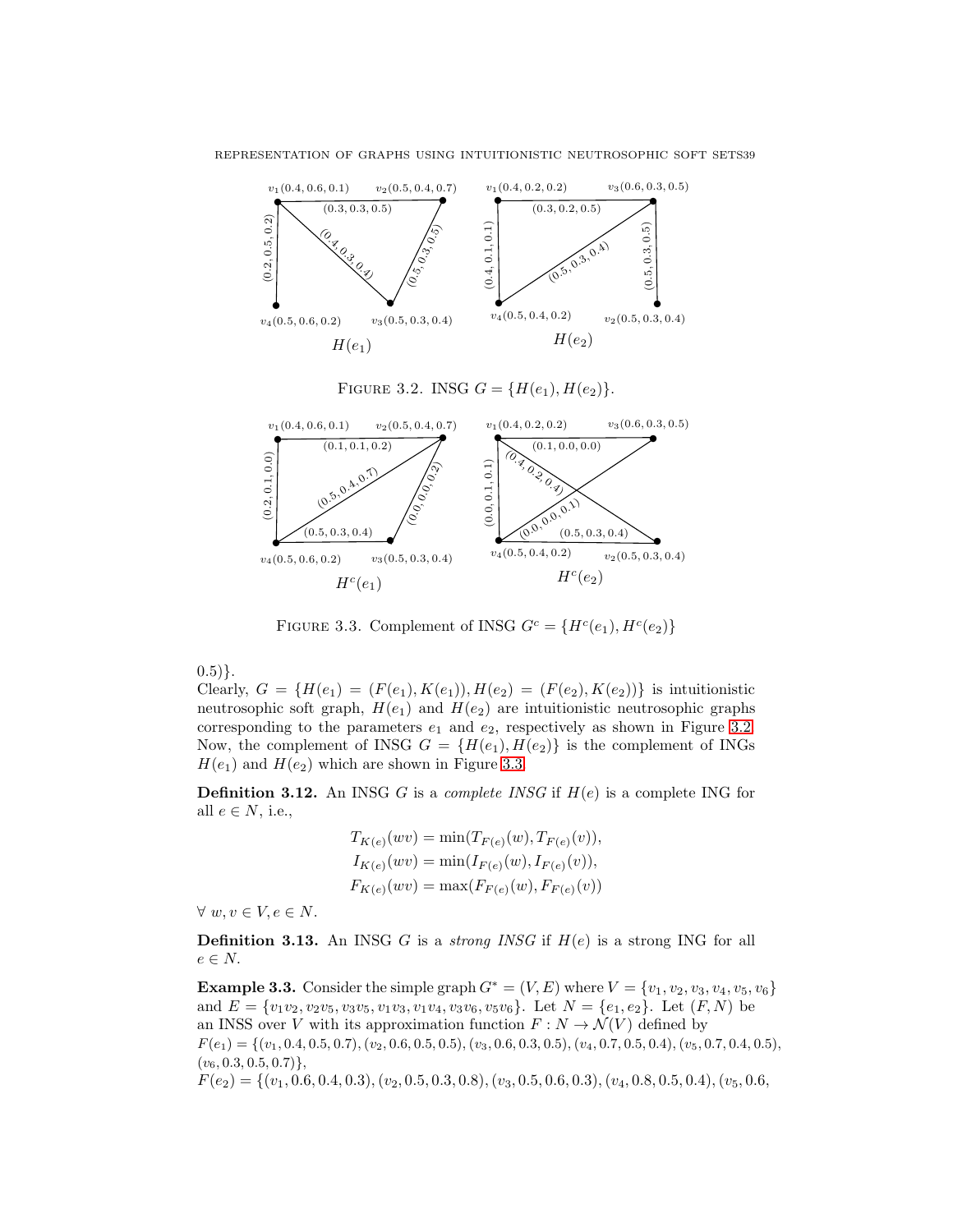

<span id="page-9-0"></span>FIGURE 3.4. Strong INSG  $G = \{H(e_1), H(e_2)\}.$ 

 $(0.3, 0.2)$ .

Let  $(K, N)$  be an INSS over E with its approximation function  $K : N \to \mathcal{N}(E)$ defined by

 $K(e_1) = \{ (v_1v_2, 0.4, 0.5, 0.7), (v_1v_3, 0.4, 0.3, 0.7), (v_1v_4, 0.4, 0.5, 0.7), (v_2v_5, 0.6, 0.4, 0.5),$  $(v_3v_5, 0.6, 0.3, 0.5), (v_3v_6, 0.3, 0.3, 0.7), (v_5v_6, 0.3, 0.5, 0.7)\},$ 

 $K(e_2) = \{(v_1v_3, 0.5, 0.4, 0.3), (v_1v_4, 0.6, 0.4, 0.4), (v_1v_2, 0.5, 0.3, 0.8), (v_2v_3, 0.5, 0.3, 0.8),$  $(v_2v_4, 0.5, 0.3, 0.8), (v_2v_5, 0.5, 0.3, 0.8)\}.$ 

 $H(e_1) = (F(e_1), K(e_1)),$  and  $H(e_2) = (F(e_2), K(e_2))$  are strong INGs corresponding to the parameters  $e_1$ , and  $e_2$ , respectively as shown in Figure [3.4.](#page-9-0) Hence  $G = \{H(e_1), H(e_2)\}\$ is a strong INSG of  $G^*$ .

**Proposition 3.3.** If  $G_1$  and  $G_2$  are strong INSGs, then  $G_1 \times G_2$ , and  $G_1[G_2]$  are strong INSGs.

Remark. The union of two strong INSGs is not necessarily strong INSG.

**Example 3.4.** Let  $N_1 = \{e_1\}$  and  $N_2 = \{e_1, e_2\}$  be the parameter sets. Let  $G_1$ and  $G_2$  be the two strong INSGs defined as follows:

 $G_1 = \{H_1(e_1), H_1(e_2)\} = \{(\{(w_1, 0.5, 0.6, 0.4), (w_2, 0.7, 0.4, 0.5), (w_3, 0.5, 0.8, 0.4)\},\$  $\{(w_1w_2, 0.5, 0.4, 0.5), (w_2w_3, 0.5, 0.4, 0.5)\}, (\{(w_1, 0.4, 0.6, 0.5), (w_3, 0.5, 0.7, 0.4)\},\$  $\{(w_1w_3, 0.4, 0.6, 0.5)\}\},$ 

 $G_2 = \{H_2(e_1)\} = \{(w_1, 0.4, 0.9, 0.3), (w_2, 0.5, 0.6, 0.4), (w_1w_2, 0.4, 0.6, 0.4)\}.$ 

The union of  $G_1$  and  $G_2$  is  $G = G_1 \cup G_2 = (H, N_1 \cup N_2)$ , where  $N_1 \cup N_2 = \{e_1, e_2\}$ ,  $H(e_1) = H_1(e_1) \cup H_2(e_1)$  and  $H(e_2) = H_1(e_2)$  are as shown in Figure. [3.5.](#page-10-0) Clearly,  $G = \{H(e_1), H(e_2)\}\$ is not a strong INSG as shown in Figure. [3.6.](#page-10-1)

**Proposition 3.4.** If  $G_1 \times G_2$  is strong INSG, then at least  $G_1$  or  $G_2$  must be strong INSG.

**Proposition 3.5.** If  $G_1[G_2]$  is strong INSG, then at least  $G_1$  or  $G_2$  must be strong INSG.

**Definition 3.14.** The complement of a strong INSG  $G = (F, K, N)$  is an INSG  $G^c = (F^c, K^c, N^c)$  defined by

- (i)  $N^c = N$ ,
- (ii)  $F^c(e)(w) = F(e)(w)$  for all  $e \in N$  and  $w \in V$ ,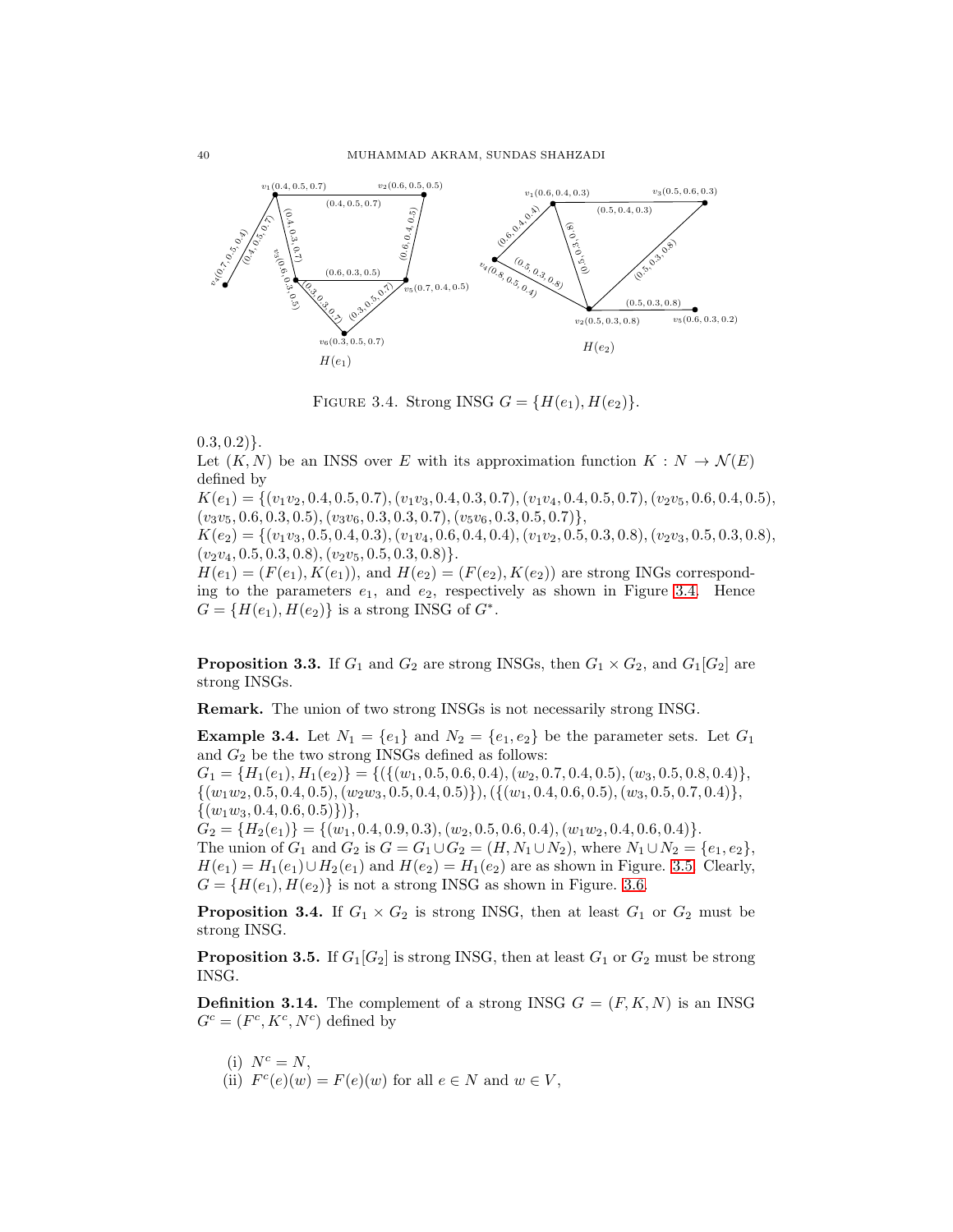

<span id="page-10-0"></span>FIGURE 3.5. Strong INSGs  $G_1$  and  $G_2$ .





<span id="page-10-1"></span>(iii)  $T_{K^c(e)}(w, v) = \begin{cases} 0 & \text{if } T_{K(e)}(w, v) > 0, \\ \min\{T_{\nabla(x)}(w), T_{\nabla(x)}(v)\}, & \text{if } T_{\nabla(x)}(w, v) = 0, \end{cases}$  $\min\{T_{F(e)}(w), T_{F(e)}(v)\}, \text{ if } T_{K(e)}(w, v) = 0,$  $I_{K^c(e)}(w, v) = \begin{cases} 0 & \text{if } I_{K(e)}(w, v) > 0, \\ \min\{I_{\nabla(s)}(w, I_{\nabla(s)}(v))\} & \text{if } I_{K(e)}(w, v) = 0, \end{cases}$  $\min\{I_{F(e)}(w), I_{F(e)}(v)\}, \text{ if } I_{K(e)}(w, v) = 0,$  $F_{K^c(e)}(w, v) = \begin{cases} 0 & \text{if } F_{K(e)}(w, v) > 0, \\ \max\{F_{\text{max}}(w), F_{\text{max}}(w)\} & \text{if } F_{\text{max}}(w, v) = 0, \end{cases}$  $\max\{F_{F(e)}(w), F_{F(e)}(v)\}, \text{ if } F_{K(e)}(w, v) = 0,$ 

**Proposition 3.6.** If G is a strong INSG over  $G^*$ , then  $G^c$  is also a strong intuitionistic neutrosophic soft graph.

**Theorem 3.1.** If G and  $G^c$  are strong INSGs of  $G^*$ . Then  $G \cup G^c$  is a complete intuitionistic neutrosophic soft graph.

4. Isomorphism of intuitionistic neutrosophic soft graphs

**Definition 4.1.** Let  $G_1 = (F_1, K_1, N)$  and  $G_2 = (F_2, K_2, N)$  be two INSGs of  $G_1^* = (V_1, E_1)$  and  $G_2^* = (V_2, E_2)$ , respectively. A homomorphism  $f_N : G_1 \to G_2$  is a mapping  $f_N : V_1 \to V_2$  which satisfies the following conditions:

- (i)  $T_{F_1(e)}(v_1) \leq T_{F_2(e)}(f_e(v_1)),$   $I_{F_1(e)}(v_1) \leq I_{F_2(e)}(f_e(v_1)),$   $F_{F_1(e)}(v_1) \geq F_{F_2(e)}(f_e(v_1)),$
- (ii)  $T_{K_1(e)}(v_1v_2) \leq T_{K_2(e)}(f_e(v_1)f_e(v_2)), I_{K_1(e)}(v_1v_2) \leq I_{K_2(e)}(f_e(v_1)f_e(v_2)), F_{K_1(e)}(v_1v_2) \geq$  $F_{K_2(e)}(f_e(v_1)f_e(v_2))$ , for all  $e \in N$ ,  $v_1 \in V_1$ ,  $v_1v_2 \in E_1$ .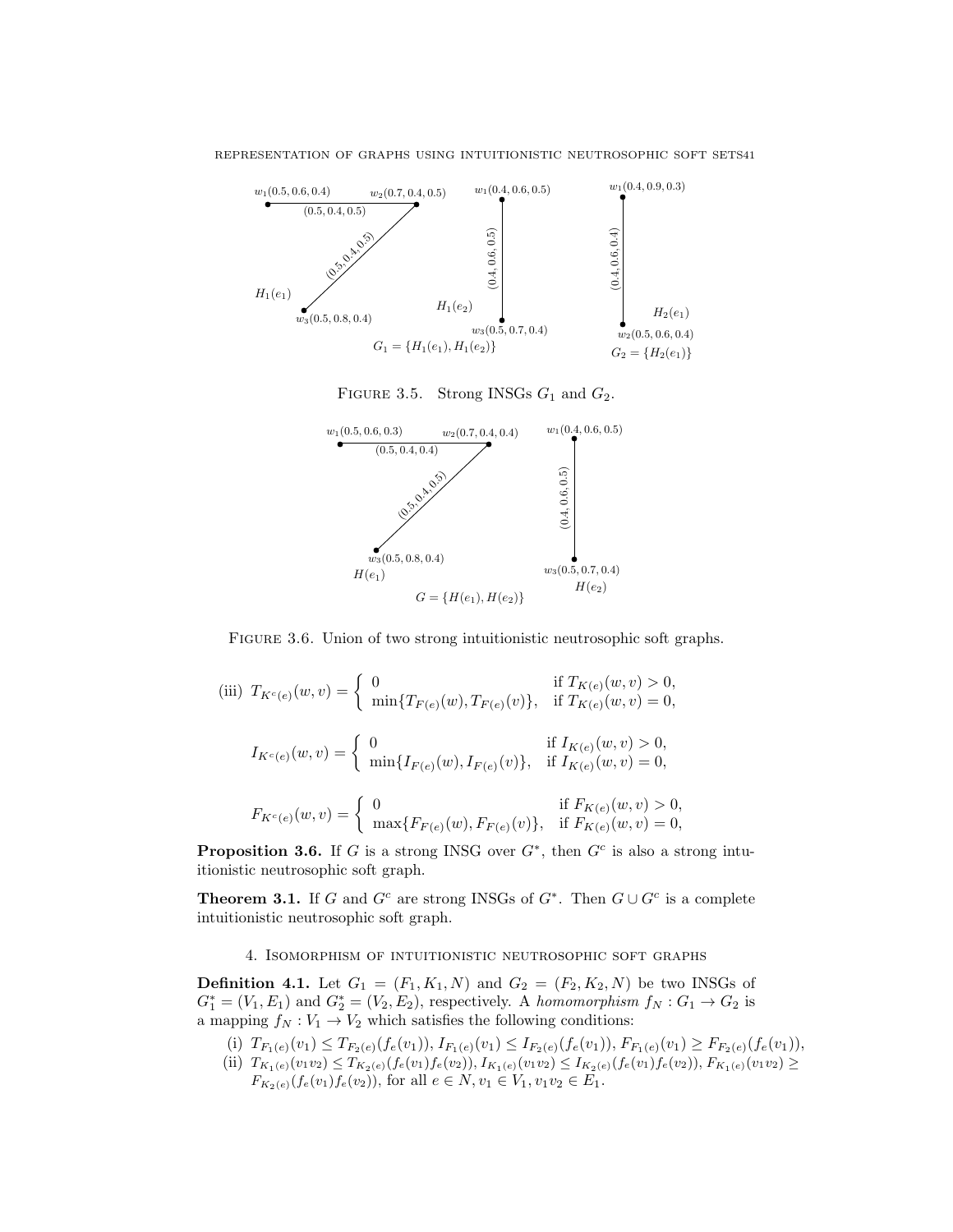

<span id="page-11-0"></span>FIGURE 4.1.  $G_1 = \{H_1(e_1), H_1(e_2)\}\text{, and } G_2 = \{H_2(e_1), H_2(e_2)\}.$ 

A bijective homomorphism is called a weak isomorphism if  $T_{F_1(e)}(v_1) = T_{F_2(e)}(f_e(v_1)),$   $I_{F_1(e)}(v_1) = I_{F_2(e)}(f_e(v_1)),$   $F_{F_1(e)}(v_1) = F_{F_2(e)}(f_e(v_1)),$  $\forall e \in N, v_1 \in V_1.$ A bijective homomorphism  $f_N : G_1 \to G_2$  such that  $T_{K_1(e)}(v_1v_2) = T_{K_2(e)}(f_e(v_1)f_e(v_2)), I_{K_1(e)}(v_1v_2) = I_{K_2(e)}(f_e(v_1)f_e(v_2)), F_{K_1(e)}(v_1v_2) =$  $F_{K_2(e)}(f_e(v_1)f_e(v_2))$ , for all  $e \in N$ ,  $v_1v_2 \in E_1$  is called a *co-weak isomorphism*. An endomorphism of INSG  $G$  with  $V$  as the underlying set is a homomorphism of G into itself.

**Definition 4.2.** Let  $G_1 = (F_1, K_1, N)$  and  $G_2 = (F_2, K_2, N)$  be two INSGs of  $G_1^* = (V_1, E_1)$  and  $G_2^* = (V_2, E_2)$ , respectively. An *isomorphism*  $f_N : G_1 \to G_2$  is a mapping  $f_N : V_1 \to V_2$  which satisfies the following conditions:

(i)  $T_{F_1(e)}(v_1) = T_{F_2(e)}(f_e(v_1)),$   $I_{F_1(e)}(v_1) = I_{F_2(e)}(f_e(v_1)),$   $F_{F_1(e)}(v_1) = F_{F_2(e)}(f_e(v_1)),$ (ii)  $T_{K_1(e)}(v_1v_2) = T_{K_2(e)}(f_e(v_1)f_e(v_2)),$   $I_{K_1(e)}(v_1v_2) = I_{K_2(e)}(f_e(v_1)f_e(v_2)),$  $F_{K_1(e)}(v_1v_2) = F_{K_2(e)}(f_e(v_1)f_e(v_2)),$  for all  $e \in N, v_1 \in V_1, v_1v_2 \in E_1$ .

**Example 4.1.** Let  $N = \{e_1, e_2\}$  be a parameter set.  $G_1 = (F_1, K_1, N)$  and  $G_2 = (F_1, K_2, N)$  be two INSGs defined as follows:

 $G_1 = \{H_1(e_1), H_1(e_2)\} = \{(\{(v_1, 0.3, 0.4, 0.7), (v_2, 0.7, 0.4, 0.3)\}, \{(v_1v_2, 0.2, 0.3, 0.6)\}\},\$ ({(v1, 0.3, 0.4, 0.8),(v2, 0.2, 0.1, 0.6),(v3, 0.4, 0.5, 0.3)}, {(v1v2, 0.1, 0.1, 0.7),(v1v3, 0.1,  $(0.3, 0.7)\})$ ,

 $G_2 = \{H_2(e_1), H_2(e_2)\} = \{(\{(w_1, 0.7, 0.4, 0.3), (w_2, 0.3, 0.4, 0.7)\}, \{(w_1w_2, 0.2, 0.4, 0.6)\}\},\$  $({(w_1, 0.4, 0.5, 0.3), (w_2, 0.3, 0.4, 0.8), (w_3, 0.2, 0.1, 0.6)}, {(w_1w_2, 0.1, 0.3, 0.7), (w_2w_3,$  $(0.1, 0.1, 0.5)\})$ .

A mapping  $f_N: V_1 \to V_2$  defined by  $f_{e_1}(v_1) = w_2$ ,  $f_{e_1}(v_2) = w_1$  and  $f_{e_2}(v_1) = w_2$ ,  $f_{e_2}(v_2) = w_3$ , and  $f_{e_2}(v_3) = w_1$ , then  $T_{F_1(e_1)}(v_1) = T_{F_2(e_1)}(w_2)$ ,  $I_{F_1(e_1)}(v_1) =$  $I_{F_2(e_1)}(w_2)$ ,  $F_{F_1(e_1)}(v_1) = F_{F_2(e_1)}(w_2)$ , and  $T_{F_1(e_1)}(v_2) = T_{F_2(e_1)}(w_1)$ ,  $I_{F_1(e_1)}(v_2) =$  $I_{F_2(e_1)}(w_1), F_{F_1(e_1)}(v_2) = F_{F_2(e_1)}(w_1), \text{ but } T_{K_1(e_1)}(v_1v_2) = T_{K_2(e_1)}(w_2w_1), I_{K_1(e_1)}(v_1v_2) \neq$  $I_{K_2(e_1)}(w_2w_1), F_{K_1(e_1)}(v_1v_2) = F_{K_2(e_1)}(w_2w_1)$ . Clearly,  $H_1(e_1)$  is weak isomorphic to  $H_2(e_1)$ . By routine computation, we can see that  $H_1(e_2)$  is weak isomorphic to  $H_2(e_2)$ .

Hence  $G_1$  is weak isomorphic to  $G_2$  but not isomorphic as shown in Figure [4.1.](#page-11-0)

**Example 4.2.** Let  $N = \{e_1, e_2\}$  be a parameter set.  $G_1 = (F_1, K_1, N)$  and  $G_2 = (F_1, K_2, N)$  be two INSGs as shown in Figure [4.2.](#page-12-0) A mapping  $f_N : V_1 \to V_2$ defined by  $f_{e_1}(w_1) = v_2$ ,  $f_{e_1}(w_2) = v_1$ ,  $f_{e_1}(w_3) = v_4$ ,  $f_{e_1}(w_4) = v_3$  and  $f_{e_2}(w_1) = v_4$  $v_1, f_{e_2}(w_2) = v_2$ , and  $f_{e_2}(w_3) = v_3$ . By routine computations, we can see that  $G_1$  is co-weak isomorphic to  $G_2$  but not isomorphic as  $T_{F_1(e_1)}(w_2) = T_{F_2(e_1)}(v_1)$ ,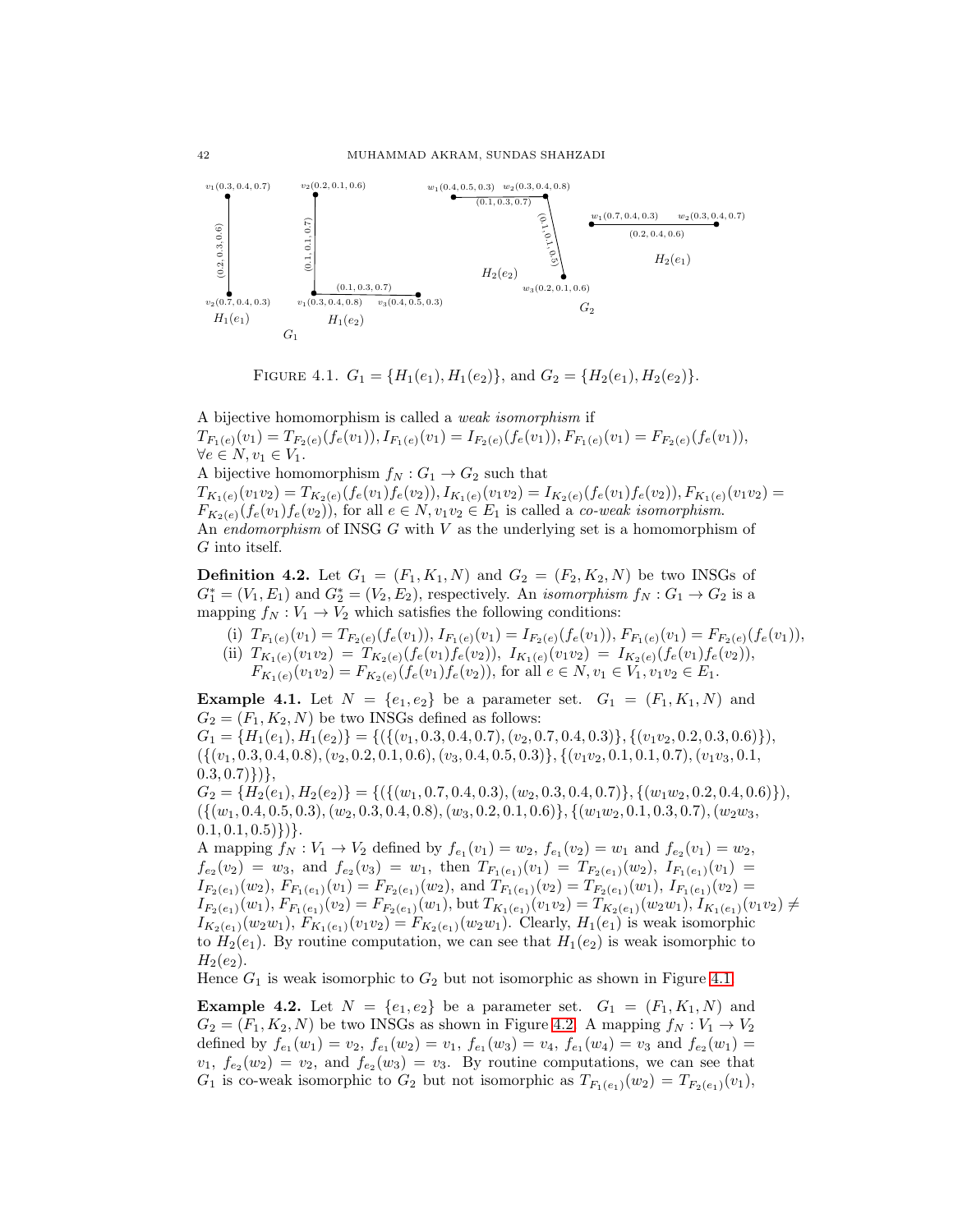REPRESENTATION OF GRAPHS USING INTUITIONISTIC NEUTROSOPHIC SOFT SETS43



<span id="page-12-0"></span>FIGURE 4.2.  $G_1 = \{H_1(e_1), H_1(e_2)\}\text{, and } G_2 = \{H_2(e_1), H_2(e_2)\text{.}$ 

 $I_{F_1(e_1)}(w_2) \neq I_{F_2(e_1)}(v_1)$ ,  $F_{F_1(e_1)}(w_2) \neq F_{F_2(e_1)}(v_1)$  and  $T_{F_1(e_2)}(w_3) \neq T_{F_2(e_2)}(v_3)$ ,  $I_{F_1(e_2)}(w_3) \neq I_{F_2(e_2)}(v_3), F_{F_1(e_2)}(w_3) \neq F_{F_2(e_2)}(v_3).$ 

Theorem 4.1. For any two isomorphic INSGs their orders and sizes are same.

**Definition 4.3.** Let G be an INSG with  $V$  as the underlying set. A one-to-one, onto map  $f_N: V \to V$  is an *automorphism* of G if

- (i)  $T_{F_1(e)}(v_1) = T_{F_1(e)}(f_e(v_1)),$   $I_{F_1(e)}(v_1) = I_{F_1(e)}(f_e(v_1)),$   $F_{F_1(e)}(v_1) = F_{F_1(e)}(f_e(v_1)),$
- (ii)  $T_{K_1(e)}(v_1v_2) = T_{K_1(e)}(f_e(v_1)f_e(v_2)),$   $I_{K_1(e)}(v_1v_2) = I_{K_1(e)}(f_e(v_1)f_e(v_2)),$   $F_{K_1(e)}(v_1v_2) =$  $F_{K_1(e)}(f_e(v_1)f_e(v_2))$ , for all  $e \in N, v_1, v_2 \in V$ .

**Definition 4.4.** An INSG  $G = (F, K, N)$  of  $G^* = (V, E)$  is an ordered intuitionistic neutrosophic soft graph if it satisfies the following condition:

$$
T_{F(e)}(v_1) \leq T_{F(e)}(v_2), I_{F(e)}(v_1) \leq I_{F(e)}(v_2), F_{F(e)}(v_1) \geq F_{F(e)}(v_2),
$$

 $T_{F(e)}(w_1) \leq T_{F(e)}(w_2), I_{F(e)}(w_1) \leq I_{F(e)}(w_2), F_{F(e)}(w_1) \geq F_{F(e)}(w_2),$ 

for  $v_1, v_2, w_1, w_2 \in V, v_1 \neq w_1, v_2 \neq w_2$ , for all  $e \in N$ , imply

$$
T_{K(e)}(v_1w_1) \leq T_{K(e)}(v_2w_2), I_{K(e)}(v_1w_1) \leq I_{K(e)}(v_2w_2), F_{K(e)}(v_1w_1) \geq F_{K(e)}(v_2w_2).
$$

**Proposition 4.1.** Let  $G_1$ ,  $G_2$  and  $G_3$  are INSGs. Then the isomorphism between these intuitionistic neutrosophic soft graphs is an equivalence relation.

*Proof.* Let  $G_1 = (F_1, K_1, N), G_2 = (F_2, K_2, N),$  and  $G_3 = (F_3, K_3, N)$  are three INSGs with the underlying sets  $V_1$ ,  $V_2$  and  $V_3$ , respectively.

(1) Reflexive: Consider identity mapping  $f_N : V_1 \to V_1$ ,  $f_e(v) = v$  for all  $v \in V_1$ , satisfying  $T_{F_1(e)}(v) = T_{F_1(e)}(f_e(v)),$   $I_{F_1(e)}(v) = I_{F_1(e)}(f_e(v)),$   $F_{F_1(e)}(v) = F_{F_1(e)}(f_e(v)),$ 

 $T_{K_1(e)}(uv) = T_{K_1(e)}(f_e(u)f_e(v)),$   $I_{K_1(e)}(uv) = I_{K_1(e)}(f_e(u)f_e(v)),$   $F_{K_1(e)}(uv) =$  $F_{K_1(e)}(f_e(u)f_e(v)),$ 

for all  $u, v \in V_1, e \in N$ . Hence  $f_N$  is an isomorphism of intuitionistic neutrosophic soft graph to itself.

(2) Symmetric: Let  $f_N : V_1 \to V_2$  be an isomorphism of  $G_1$  onto  $G_2$ ,  $f_e(v) = v'$ for all  $v \in V_1$ , such that  $T_{F_1(e)}(v) = T_{F_2(e)}(f_e(v)),$   $I_{F_1(e)}(v) = I_{F_2(e)}(f_e(v)),$   $F_{F_1(e)}(v) = F_{F_2(e)}(f_e(v)),$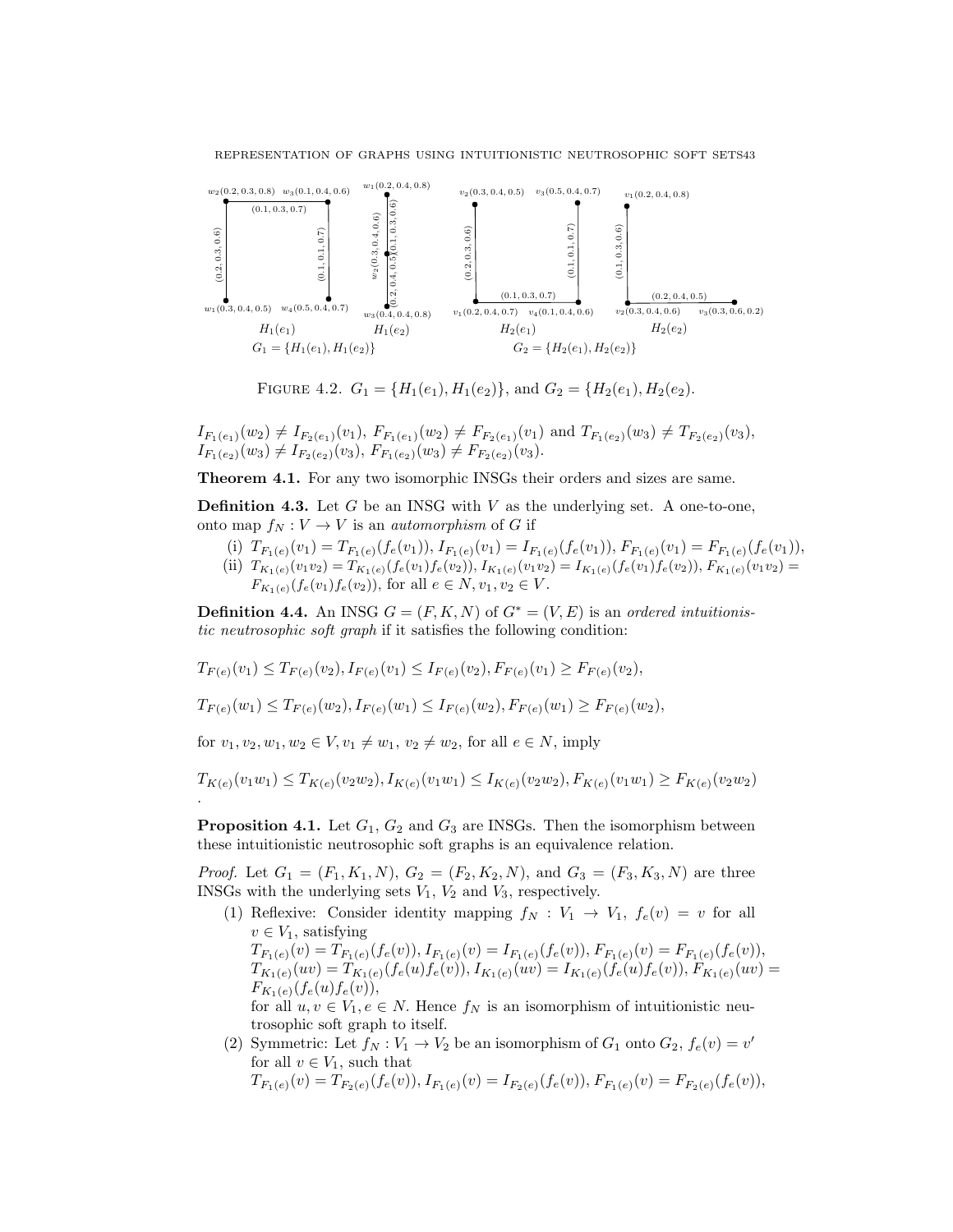$T_{K_1(e)}(uv) = T_{K_2(e)}(f_e(u)f_e(v)),$   $I_{K_1(e)}(uv) = I_{K_2(e)}(f_e(u)f_e(v)),$   $F_{K_1(e)}(uv) =$  $F_{K_2(e)}(f_e(u)f_e(v)),$ for all  $u, v \in V_1, e \in N$ . As  $f_N$  is a bijective mapping,  $f^{-1}(v') = v$  for all  $v' \in V_2$ , then  $T_{F_2(e)}(v') = T_{F_1(e)}(f^{-1}(v')), I_{F_2(e)}(v') = I_{F_1(e)}(f^{-1}(v')), F_{F_2(e)}(v') = F_{F_1(e)}(f^{-1}(v')),$  $T_{K_2(e)}(u'v') = T_{K_1(e)}(f^{-1}(u')f^{-1}(v')), I_{K_2(e)}(u'v') = I_{K_1(e)}(f^{-1}(u')f^{-1}(v')),$  $F_{K_2(e)}(u'v') = F_{K_1(e)}(f^{-1}(u')f^{-1}(v'))$  for all  $u', v' \in V_2, e \in N$ . Hence  $f^{-1}: V_2 \to V_1$  is an isomorphism from  $G_2$  to  $G_1$ , that is  $G_1 \cong G_2$ implies  $G_2 \cong G_1$ .

(3) Transitive: Let  $f_N : V_1 \to V_2$  and  $g_N : V_2 \to V_3$  are isomorphisms of the intuitionistic neutrosophic soft graphs  $G_1$  onto  $G_2$  and  $G_2$  onto  $G_3$ , respectively. For transitive relation we consider a bijective mapping  $g_N \circ f_N : V_1 \to V_3$  such that  $(g_N \circ f_N)(u) = g_e(f_e(u))$  for all  $u \in V_1$ . As  $f_N: V_1 \to V_2$  is an isomorphism from  $G_1$  onto  $G_2$ , such that  $f_e(v) = v'$ for all  $v \in V_1$ , then

$$
T_{F_1(e)}(v) = T_{F_2(e)}(f_e(v)) = T_{F_2(e)}(v'), I_{F_1(e)}(v) = I_{F_2(e)}(f_e(v)) = I_{F_2(e)}(v'),
$$
  
\n
$$
F_{F_1(e)}(v) = F_{F_2(e)}(f_e(v)) = F_{F_2(e)}(v'),
$$
 and  
\n
$$
T_{K_1(e)}(uv) = T_{K_2(e)}(f_e(u)f_e(v)) = T_{K_2(e)}(u'v'), I_{K_1(e)}(uv) = I_{K_2(e)}(f_e(u)f_e(v)) =
$$
  
\n
$$
F_{K_1(e)}(uv') = F_{K_2(e)}(f_e(u)f_e(v)) = F_{K_2(e)}(u'v'),
$$
 for all  $u, v \in V_1, e \in N$ .

As  $g_N : V_2 \to V_3$  is an isomorphism from  $G_2$  onto  $G_3$  such that  $g_e(v') = v''$ for all  $v' \in V_2$ , then

$$
T_{F_2(e)}(v') = T_{F_3(e)}(g_e(v')) = T_{F_2(e)}(v''), I_{F_2(e)}(v') = I_{F_3(e)}(g_e(v')) = I_{F_3(e)}(v''),
$$
  
\n
$$
F_{F_2(e)}(v') = F_{F_3(e)}(g_e(v')) = F_{F_3(e)}(v''),
$$
 and  
\n
$$
T_{K_2(e)}(u'v') = T_{K_3(e)}(g_e(u')g_e(v')) = T_{K_3(e)}(u''v''), I_{K_2(e)}(u'v') = I_{K_3(e)}(g_e(u')g_e(v')) =
$$
  
\n
$$
I_{K_2(e)}(u''v''),
$$
  
\n
$$
F_{K_2(e)}(u''v') = F_{K_3(e)}(g_e(u')g_e(v')) = F_{K_3(e)}(u''v''),
$$
 for all  $u', v' \in V_2, e \in$   
\n
$$
N.
$$

For transitive relation we consider a bijective mapping  $g_N \circ f_N : V_1 \to V_3$ , then

$$
T_{F_1(e)}(v) = T_{F_2(e)}(f_e(v)) = T_{F_2(e)}(v') = T_{F_3(e)}(g_e(f_e(v))),
$$
  
\n
$$
I_{F_1(e)}(v) = I_{F_2(e)}(f_e(v)) = I_{F_2(e)}(v') = I_{F_3(e)}(g_e(f_e(v))),
$$
  
\n
$$
F_{F_1(e)}(v) = F_{F_2(e)}(f_e(v)) = F_{F_2(e)}(v') = F_{F_3(e)}(g_e(f_e(v))),
$$
 and  
\n
$$
T_{K_1(e)}(uv) = T_{K_2(e)}(f_e(u)f_e(v)) = T_{K_2(e)}(u'v') = T_{K_3(e)}(g_e(f_e(u))g_e(f_e(v))),
$$
  
\n
$$
I_{K_1(e)}(uv) = I_{K_2(e)}(f_e(u)f_e(v)) = I_{K_2(e)}(u'v') = I_{K_3(e)}(g_e(f_e(u))g_e(f_e(v))),
$$
  
\n
$$
F_{K_1(e)}(uv) = F_{K_2(e)}(f_e(u)f_e(v)) = F_{K_2(e)}(u'v') = F_{K_3(e)}(g_e(f_e(u))g_e(f_e(v)))
$$
  
\nfor all  $u, v \in V_1, e \in N$ .

Therefore  $g_N \circ f_N$  is an isomorphism between  $G_1$  and  $G_3$ .

Hence isomorphism between INSGs by  $(1)$ ,  $(2)$  and  $(3)$  is an equivalence relation.  $\Box$ 

**Proposition 4.2.** Let  $G_1$ ,  $G_2$  and  $G_3$  are INSGs. Then the weak isomorphism between these INSGs is a partial order relation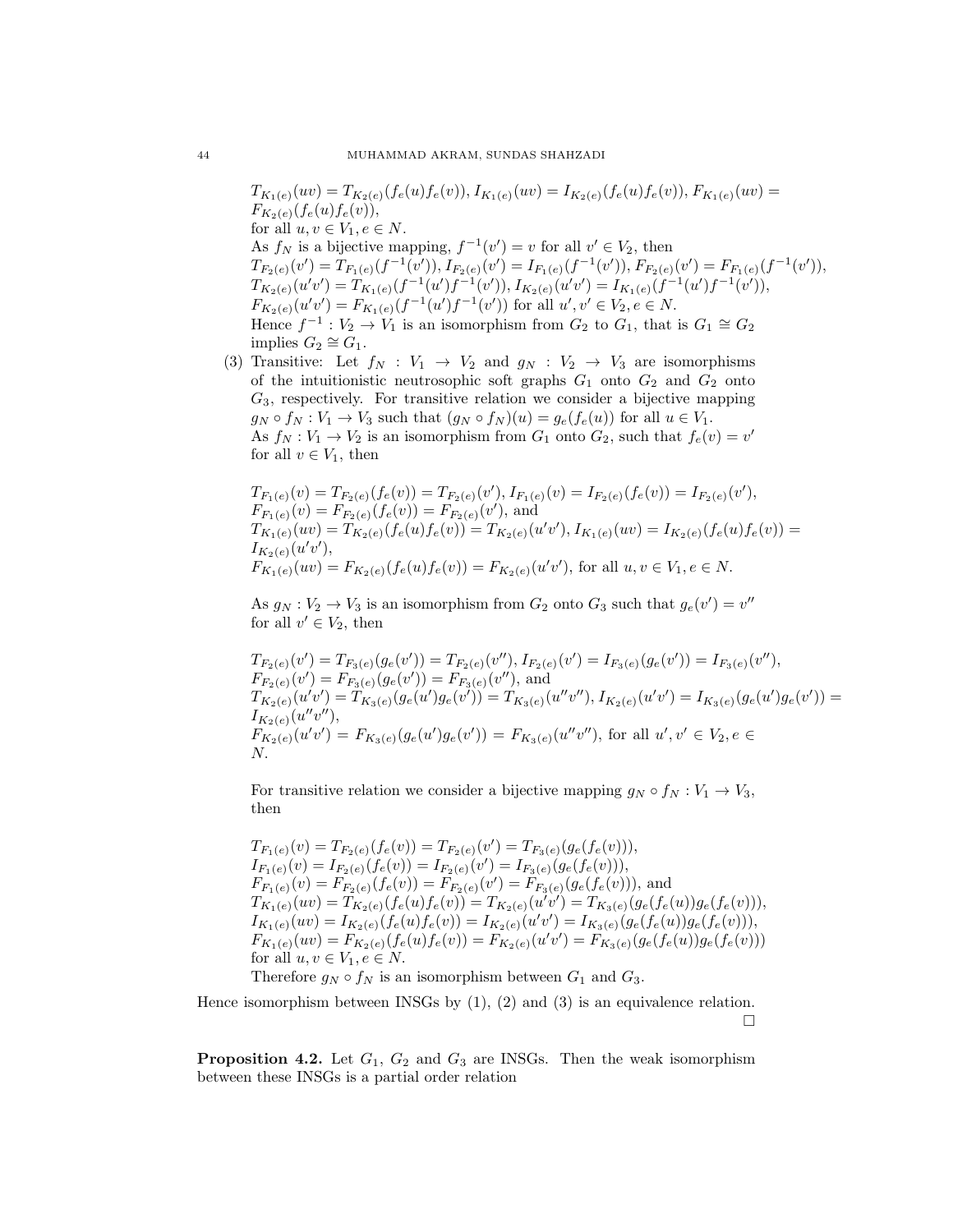*Proof.* Let  $G_1 = (F_1, K_1, N), G_2 = (F_2, K_2, N),$  and  $G_3 = (F_3, K_3, N)$  be three INSGs with the underlying sets  $V_1$ ,  $V_2$  and  $V_3$ , respectively.

- (1) Reflexive: Consider identity mapping  $f_N : V_1 \to V_1$ ,  $f_e(v) = v$  for all  $v \in V_1$ , satisfying  $T_{F_1(e)}(v) = T_{F_1(e)}(f_e(v)),$   $I_{F_1(e)}(v) = I_{F_1(e)}(f_e(v)),$   $F_{F_1(e)}(v) = F_{F_1(e)}(f_e(v)),$  $T_{K_1(e)}(uv) = T_{K_1(e)}(f_e(u)f_e(v)),$   $I_{K_1(e)}(uv) = I_{K_1(e)}(f_e(u)f_e(v)),$   $F_{K_1(e)}(uv) =$  $F_{K_1(e)}(f_e(u)f_e(v)),$ for all  $u, v \in V_1, e \in N$ . Hence  $f_N$  is a weak isomorphism of intuitionistic neutrosophic soft graph to itself. Thus  $G_1$  is a weak isomorphic to itself.
- (2) Anti symmetric: Let  $f_N : V_1 \to V_2$  be an isomorphism of  $G_1$  onto  $G_2$ ,  $f_e(v) = v'$  for all  $v \in V_1$ , such that  $T_{F_1(e)}(v) = T_{F_2(e)}(f_e(v)), I_{F_1(e)}(v) = I_{F_2(e)}(f_e(v)), F_{F_1(e)}(v) = F_{F_2(e)}(f_e(v)),$

 $T_{K_1(e)}(uv) \leq T_{K_2(e)}(f_e(u)f_e(v)),$   $I_{K_1(e)}(uv) \leq I_{K_2(e)}(f_e(u)f_e(v)),$   $F_{K_1(e)}(uv) \geq$  $F_{K_2(e)}(f_e(u)f_e(v)),$ for all  $u, v \in V_1, e \in N$ .

Let  $g_N : V_2 \to V_1$  be an isomorphism of  $G_2$  onto  $G_1, g_e(v') = v$  for all  $v' \in V_2$ , such that

 $T_{F_2(e)}(v') = T_{F_1(e)}(g_e(v')), I_{F_2(e)}(v') = I_{F_1(e)}(g_e(v')), F_{F_2(e)}(v') = F_{F_2(e)}(g_e(v')),$  $T_{K_{2}(e)}(u'v')\leq T_{K_{1}(e)}(g_{e}(u')g_{e}(v')), I_{K_{2}(e)}(u'v')\leq I_{K_{1}(e)}(g_{e}(u')g_{e}(v')), F_{K_{2}(e)}(u'v')\geq 0$  $F_{K_1(e)}(g_e(u')g_e(v')),$ for all  $u', v' \in V_2, e \in N$ .

Both weak isomorphisms  $f_N$  from  $G_1$  onto  $G_2$  and  $g_N$  from  $G_2$  onto  $G_3$ , are holds when  $G_1$  and  $G_2$  have same number of edges and the corresponding edges have same truth-membership degree, indeterminacy-membership degree and falsity-membership degree corresponding to the parameter to the set of parameters. Hence  $G_1$  and  $G_2$  are identical.

(3) Transitive: Let  $f_N : V_1 \to V_2$  and  $g_N : V_2 \to V_3$  are weak isomorphisms of the intuitionistic neutrosophic soft graphs  $G_1$  onto  $G_2$  and  $G_2$  onto  $G_3$ , respectively. For transitive relation we consider a bijective mapping  $g_N \circ f_N : V_1 \to V_3$  such that  $(g_N \circ f_N)(u) = g_e(f_e(u))$  for all  $u \in V_1$ . As  $f_N : V_1 \to V_2$  is a weak isomorphism from  $G_1$  onto  $G_2$ , such that  $f_e(v) = v'$  for all  $v \in V_1$ , then

$$
T_{F_1(e)}(v) = T_{F_2(e)}(f_e(v)) = T_{F_2(e)}(v'), I_{F_1(e)}(v) = I_{F_2(e)}(f_e(v)) = I_{F_2(e)}(v'),
$$
  
\n
$$
F_{F_1(e)}(v) = F_{F_2(e)}(f_e(v)) = F_{F_2(e)}(v'),
$$
 and  
\n
$$
T_{K_1(e)}(uv) \le T_{K_2(e)}(f_e(u)f_e(v)) = T_{K_2(e)}(u'v'), I_{K_1(e)}(uv) \le I_{K_2(e)}(f_e(u)f_e(v)) =
$$
  
\n
$$
I_{K_2(e)}(u'v'),
$$
  
\n
$$
F_{K_1(e)}(uv) \ge F_{K_2(e)}(f_e(u)f_e(v)) = F_{K_2(e)}(u'v'),
$$
 for all  $u, v \in V_1, e \in N$ .

As  $g_N : V_2 \to V_3$  is an isomorphism from  $G_2$  onto  $G_3$  such that  $g_e(v') = v''$ for all  $v' \in V_2$ , then

$$
T_{F_2(e)}(v') = T_{F_3(e)}(g_e(v')) = T_{F_3(e)}(v''), I_{F_2(e)}(v') = I_{F_3(e)}(g_e(v')) = I_{F_3(e)}(v''),
$$
  
\n
$$
F_{F_2(e)}(v') = F_{F_3(e)}(g_e(v')) = F_{F_3(e)}(v''),
$$
 and  
\n
$$
T_{K_2(e)}(u'v') \le T_{K_3(e)}(g_e(u')g_e(v')) = T_{K_3(e)}(u''v''), I_{K_2(e)}(u'v') \le I_{K_3(e)}(g_e(u')g_e(v')) =
$$
  
\n
$$
I_{K_3(e)}(u''v''),
$$
  
\n
$$
F_{K_2(e)}(u'v') \ge F_{K_3(e)}(g_e(u')g_e(v')) = F_{K_3(e)}(u''v''),
$$
 for all  $u', v' \in V_2, e \in$   
\n
$$
N.
$$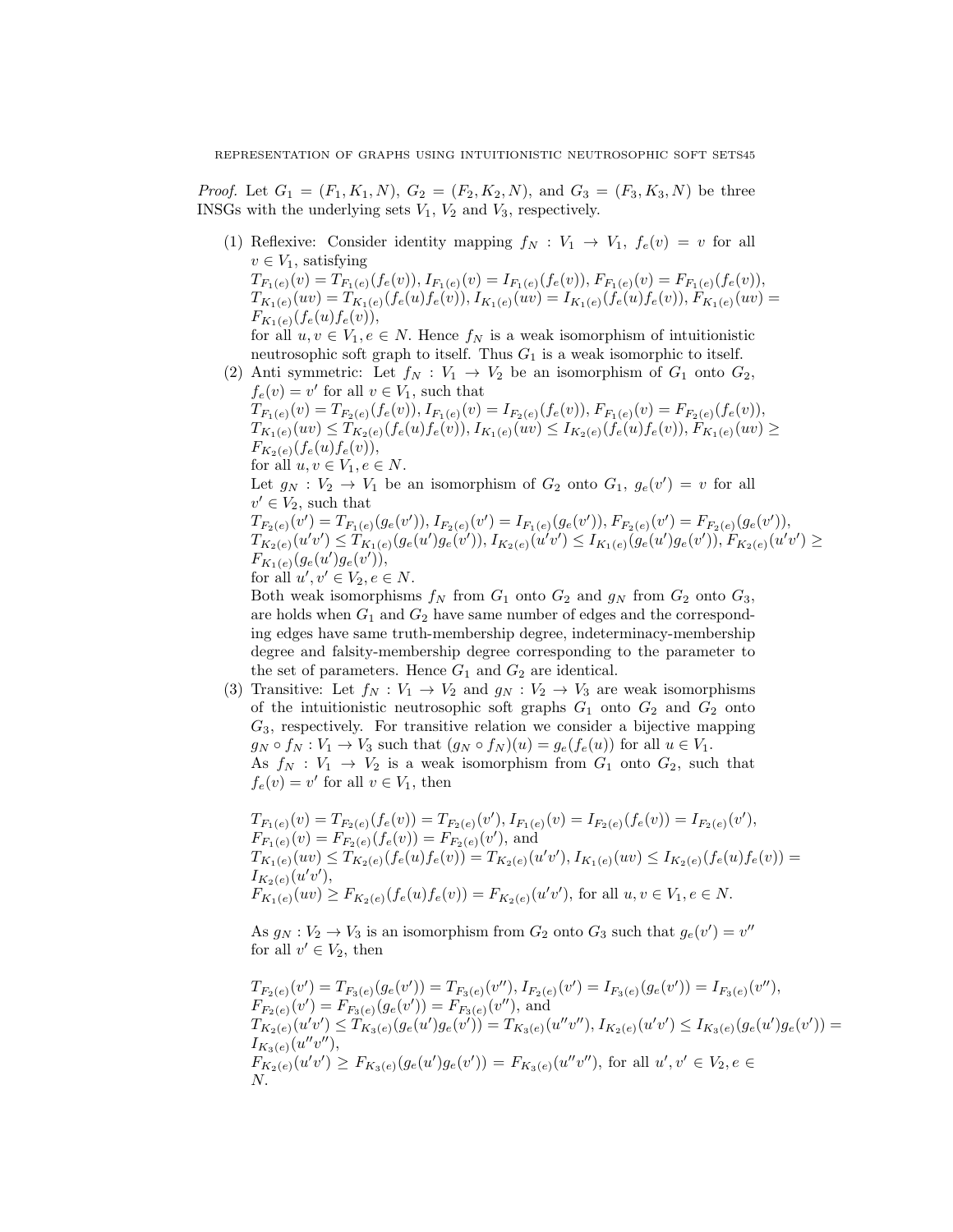For transitive relation we consider a bijective mapping  $g_N \circ f_N : V_1 \to V_3$ , then

$$
T_{F_1(e)}(v) = T_{F_2(e)}(f_e(v)) = T_{F_2(e)}(v') = T_{F_3(e)}(g_e(f_e(v))),
$$
  
\n
$$
I_{F_1(e)}(v) = I_{F_2(e)}(f_e(v)) = I_{F_2(e)}(v') = I_{F_3(e)}(g_e(f_e(v))),
$$
  
\n
$$
F_{F_1(e)}(v) = F_{F_2(e)}(f_e(v)) = F_{F_2(e)}(v') = F_{F_3(e)}(g_e(f_e(v))),
$$
 and  
\n
$$
T_{K_1(e)}(uv) \le T_{K_2(e)}(f_e(u)f_e(v)) = T_{K_2(e)}(u'v') \le T_{K_3(e)}(g_e(f_e(u))g_e(f_e(v))),
$$
  
\n
$$
I_{K_1(e)}(uv) \le I_{K_2(e)}(f_e(u)f_e(v)) = I_{K_2(e)}(u'v') \le I_{K_3(e)}(g_e(f_e(u))g_e(f_e(v))),
$$
  
\n
$$
F_{K_1(e)}(uv) \ge F_{K_2(e)}(f_e(u)f_e(v)) = F_{K_2(e)}(u'v') \ge F_{K_3(e)}(g_e(f_e(u))g_e(f_e(v)))
$$
  
\nfor all  $u, v \in V_1, e \in N$ .  
\nTherefore  $g_N \circ f_N$  is a weak isomorphism between  $G_1$  and  $G_3$ , i.e., weak

isomorphism satisfying transitivity.

Hence isomorphism between INSGs by (1), (2) and (3) is a partial order relation.  $\Box$ 

**Definition 4.5.** An INSG G is self complementary if  $G \approx G^c$ .

**Proposition 4.3.** Let  $G_1$  and  $G_2$  be INSGs. Then  $G_1 \cong G_2$  if and only if  $G_1^c \cong G_2^c$ .

*Proof.* Let  $G_1, G_2$  be the two INSGs. Suppose that  $G_1 \cong G_2$ , then there exist a bijective mapping  $f_N: V_1 \to V_2$  such that  $f_e(v) = v'$  for all  $v \in V_1$ ,  $T_{F_1(e)}(v) =$  $T_{F_2(e)}(f_e(v)), I_{F_1(e)}(v) = I_{F_2(e)}(f_e(v)), F_{F_1(e)}(v) = F_{F_2(e)}(f_e(v)),$  and  $T_{K_1(e)}(uv) =$  $T_{K_2(e)}(f_e(u)f_e(v)), I_{K_1(e)}(uv) = I_{K_2(e)}(f_e(u)f_e(v)),$  $F_{K_1(e)}(uv) = F_{K_2(e)}(f_e(u)f_e(v))$ , for all  $u, v \in V_1, e \in N$ . By the definition of complement of INSGs

$$
T_{K_1(e)}^c(uv) = T_{F_1(e)}(u) \wedge T_{F_1(e)}(v) - T_{K_1(e)}(uv),
$$
  
\n
$$
= T_{F_2(e)}(f_e(u)) \wedge T_{F_2(e)}(f_e(v)) - T_{K_2(e)}(f_e(u)f_e(v))
$$
  
\n
$$
= T_{K_2(e)}^c(f_e(u)f_e(v)),
$$
  
\n
$$
I_{K_1(e)}^c(uv) = I_{F_1(e)}(u) \wedge I_{F_1(e)}(v) - I_{K_1(e)}(uv),
$$
  
\n
$$
= I_{F_2(e)}(f_e(u)) \wedge T_{F_2(e)}(f_e(v)) - I_{K_2(e)}(f_e(u)f_e(v))
$$
  
\n
$$
= I_{K_2(e)}^c(f_e(u)f_e(v)),
$$
  
\n
$$
F_{K_1(e)}^c(uv) = F_{F_1(e)}(u) \vee F_{F_1(e)}(v) - F_{K_1(e)}(uv),
$$
  
\n
$$
= F_{F_2(e)}^c(f_e(u)) \wedge F_{F_2(e)}(f_e(v)) - F_{K_2(e)}(f_e(u)f_e(v))
$$
  
\n
$$
= F_{K_2(e)}^c(f_e(u)f_e(v))
$$

Hence  $G_1^c \cong G_2^c$ .

Conversely, assume that  $G_1^c \cong G_2^c$ , then there exist an isomorphism  $g_N : V_1 \to V_2$ such that  $g_e(v) = v'$ ,  $T_{F_1(e)}(v) = T_{F_2(e)}(g_e(v)), I_{F_1(e)}(v) = I_{F_2(e)}(g_e(v)), F_{F_1(e)}(v) = F_{F_2(e)}(f_e(v)),$  for all  $v \in V_1, e \in N, T_{K_1(e)}^{c'}(uv) = T_{K_2(e)}^{c'}(g_e(u)g_e(v)), I_{K_1(e)}^{c}(uv) = I_{K_2(e)}^{c}(g_e(u)g_e(v)), F_{K_1(e)}^{c}(uv) =$  $F_{K_2(e)}^c(g_e(u)g_e(v))$ , for all  $u, v \in V_1, e \in N$ .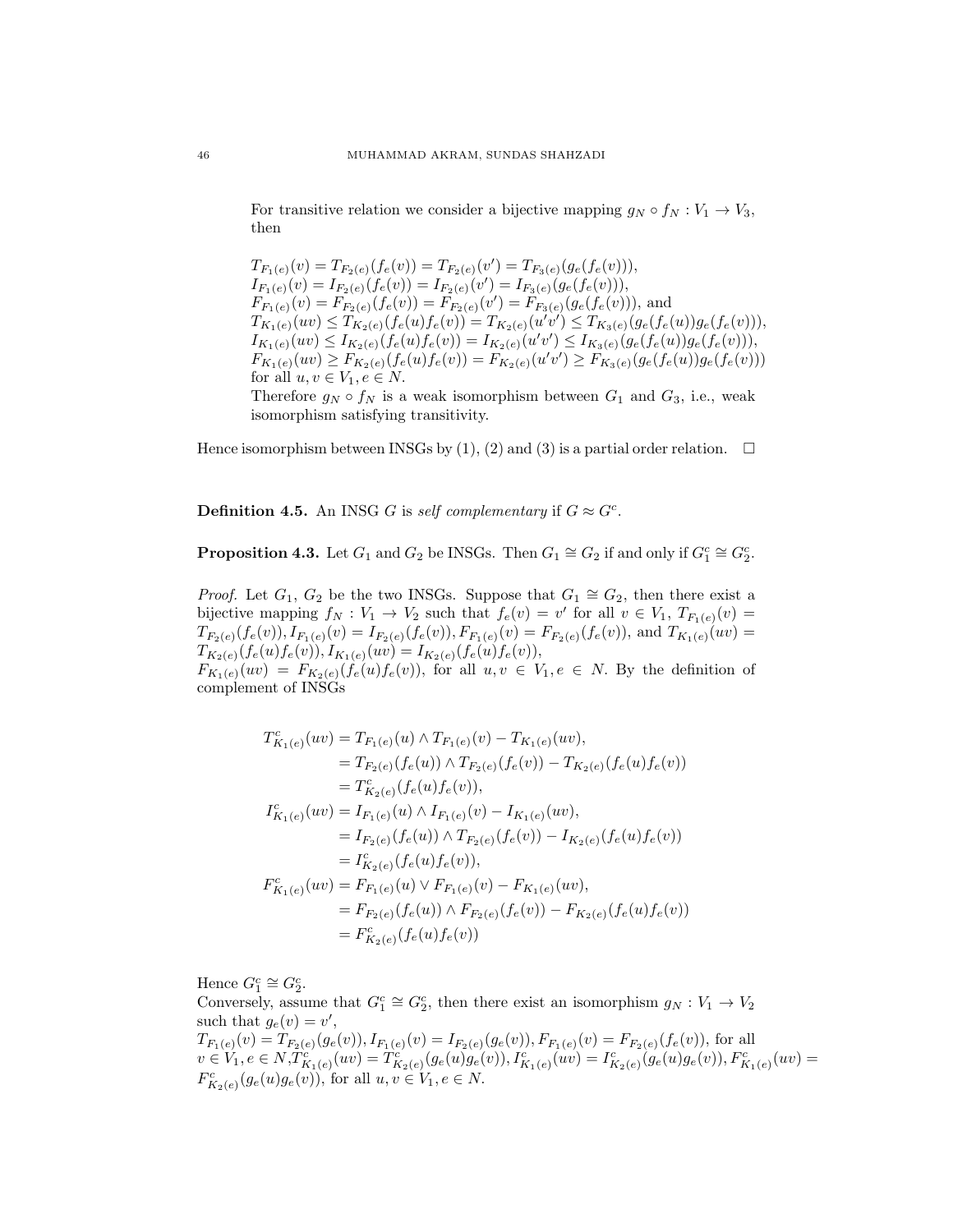By using the definition of complement of intuitionistic neutrosophic soft graph  $\overline{c}$ 

 $\overline{c}$ 

$$
T_{K_1(e)}^c(uv) = T_{F_1(e)}^c(u) \wedge T_{F_1(e)}^c(v) - T_{K_1(e)}(uv),
$$
  
\n
$$
T_{K_2(e)}^c(g_e(u)g_e(v)) = T_{F_2(e)}^c(g_e(u)) \wedge T_{F_2(e)}^c(g_e(v)) - T_{K_2(e)}(g_e(u)g_e(v)),
$$
  
\n
$$
I_{K_1(e)}^c(uv) = I_{F_1(e)}^c(u) \wedge I_{F_1(e)}^c(v) - I_{K_1(e)}(uv),
$$
  
\n
$$
I_{K_2(e)}^c(g_e(u)g_e(v)) = I_{F_2(e)}^c(g_e(u)) \wedge I_{F_2(e)}^c(g_e(v)) - I_{K_2(e)}(g_e(u)g_e(v)),
$$
  
\n
$$
F_{K_1(e)}^c(uv) = F_{F_1(e)}^c(u) \vee F_{F_1(e)}^c(v) - F_{K_1(e)}(uv),
$$
  
\n
$$
F_{K_2(e)}^c(g_e(u)g_e(v)) = F_{F_2(e)}^c(g_e(u)) \vee F_{F_2(e)}^c(g_e(v)) - F_{K_2(e)}(g_e(u)g_e(v)).
$$

As  $T_{K_1(e)}^c(uv) = T_{K_2(e)}^c(g_e(u)g_e(v)), I_{K_1(e)}^c(uv) = I_{K_2(e)}^c(g_e(u)g_e(v)), F_{K_1(e)}^c(uv) =$  $F_{K_2(e)}^c(g_e(u)g_e(v))$ , for all  $u, v \in V_1, e \in N, g_N: V_1 \to V_2$  is an isomorphism between  $G_1$  and  $G_2$ , that is  $G_1 \cong G_2$ .  $\cong G_2.$ 

**Proposition 4.4.** If  $G_1$  is co-weak isomorphic to  $G_2$ , then there can be a homomorphism between  $G_1^c$  and  $G_2^c$ .

**Proposition 4.5.** If  $G_1$  is weak isomorphic to  $G_2$ , then  $G_1^c$  and  $G_2^c$  are weak isomorphic intuitionistic neutrosophic soft graphs.

#### 5. Applications

Intuitionistic neutrosophic soft graph has several applications in decision making problems and used to deal with uncertainties from our different daily life problems. In this section we apply the concept of INSSs in a decision making problems. Many practical problems can be represented by graphs. We present an application of INSG to a multiple criteria decision-making problem. We present an algorithm for most appropriate selection of an object in a multiple criteria decision-making problem.

# Algorithm 5.1.

- (1) Input the set of parameters  $e_1, e_2, \ldots, e_k$ .
- (2) Input the INSSs  $(F, N)$  and  $(K, N)$ .
- (3) Input the INGs  $H(e_1), H(e_2), \ldots, H(e_k)$ .
- (4) Calculate the score values of INGs  $H(e_1), H(e_2), \ldots, H(e_k)$  using formula

$$
S_{ij} := \sqrt{(T_j)^2 + (I_j)^2 + (1 - F_j)^2}
$$
\n(5.1)

Tabular representation of score values of INGs  $H(e_k)$ ,  $\forall k$ .

(5) Compute the choice values of  $C_p = \sum_j S_{ij}$  for all  $i = 1, 2, ..., n$  and  $p =$ 

 $1, 2, \ldots, k.$ 

- (6) The decision is  $S_i$  if  $S_i = \max_{i=1}^n \{\min_{p=1}^k C_p\}.$
- (7) If i has more than one value then any one of  $S_i$  may be chosen.

An algorithm for the selection of optimal object based upon given set of information.

(1) An appropriate selection of a machine for a specific task is an important decision-making problem for a machine manufacturing corporation. The performance of a manufacturing corporation is badly affected by the wrong selection. The main purpose in machine selection is that machine will achieve the require tasks within possible short time and minimum cost.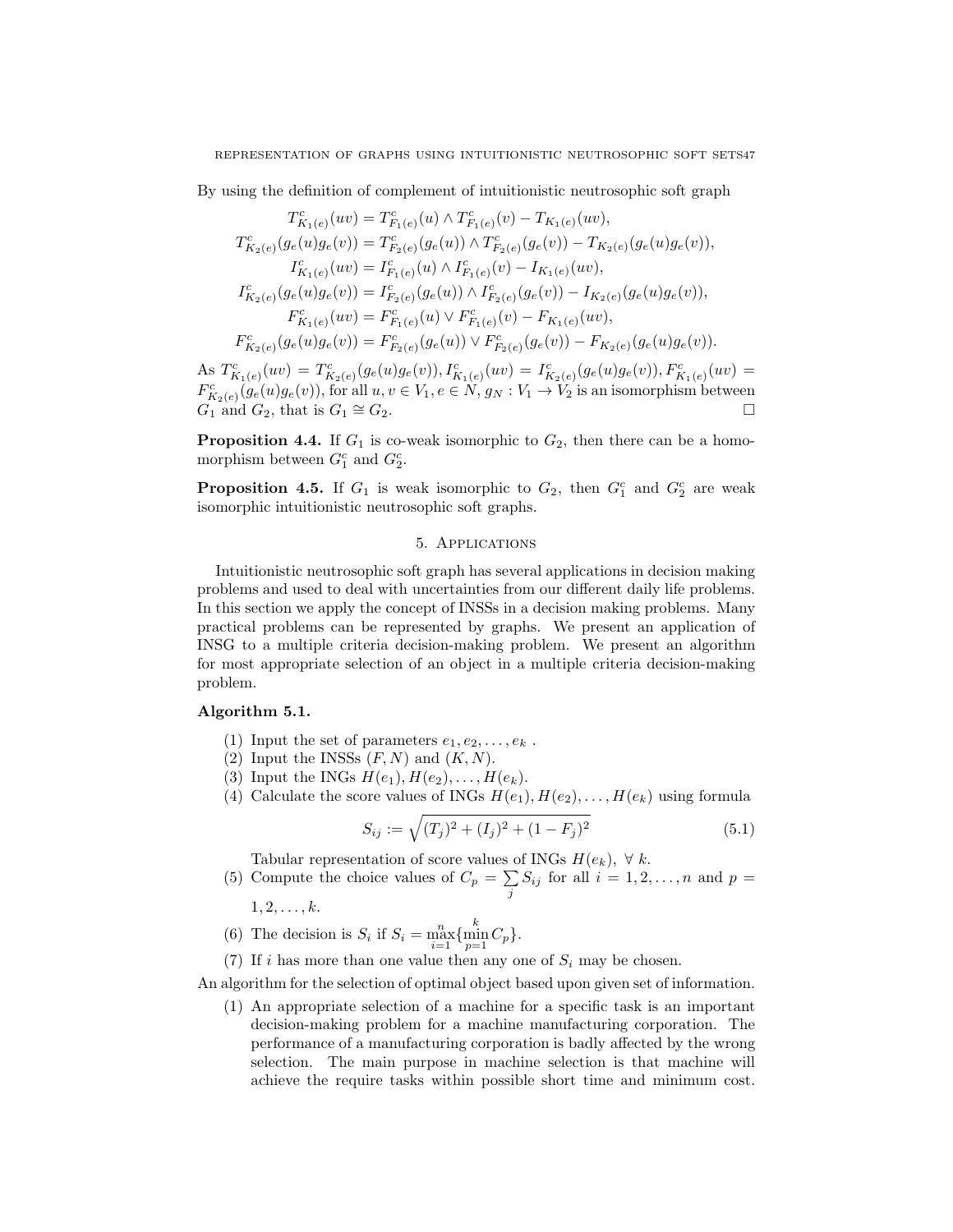The main purpose is to select the machine that will complete the required task within the time available for the lowest possible cost. Rate of productivity, automatic system and price are important aspects considered in selection of a machine. The rate of productivity, value of product and charge of manufacturing depends upon the performance of machine. Mr. X should be an expert or at least familiar with the machine properties, to select a best machine among the parameters (alternatives), i.e., "price", "rate of productivity" and "automatic system". Let  $V = \{m_1, m_2, m_3, m_4, m_5, m_6\}$ , set of six machines to be consider as the universal set and  $N = \{e_1, e_2, e_3\}$  be the set of parameters that characterize the machine, the parameters  $e_1, e_2$  and  $e_3$  stands for "price", "rate of productivity" and "automatic system", respectively. Consider the INSS  $(F, N)$  over V which define the "efficiency of machines" corresponding to the given parameters that Mr. X want to select.  $(K, N)$  is an INSS over  $E =$  ${m_1m_2, m_2m_3, m_6m_1, m_1m_3, m_1m_4, m_1m_5, m_2m_4, m_2m_5, m_2m_6, m_3m_4, m_5m_5, m_6m_6, m_7m_7, m_8m_8, m_9m_9, m_9m_8, m_9m_9, m_1m_9, m_1m_9, m_1m_9, m_1m_9, m_1m_9, m_1m_9, m_1m_9, m_1m_9, m_1m_9, m_1m_9, m_1m_9, m_1m_9, m_1m_9, m_1m_9, m_$  $m_3m_5, m_3m_6, m_4m_5, m_4m_6, m_5m_6$  define degree of truth membership, degree of indeterminacy, and degree of falsity membership of the connection between two machines corresponding to the selected attributes  $e_1, e_2$  and e<sub>3</sub>. The INGs  $H(e_1)$ ,  $H(e_2)$  and  $H(e_3)$  of INSG  $G = \{H(e_1), H(e_2), H(e_3)\}\$ corresponding to the parameters "price", "rate of productivity" and "automatic system", respectively are shown in Figure [5.1.](#page-18-0)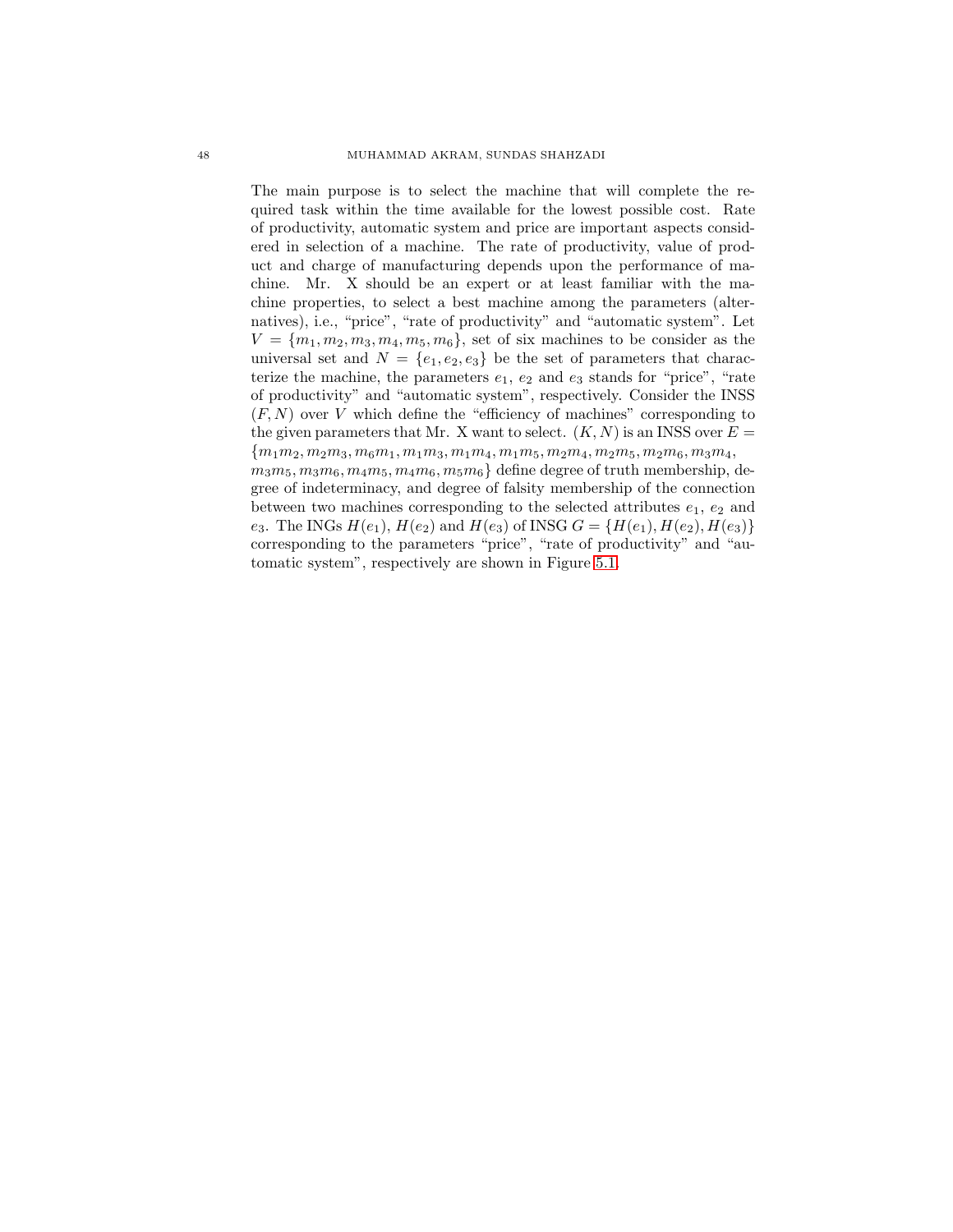

FIGURE 5.1. Intuitionistic neutrosophic soft graph  $G = \{H(e_1), H(e_2), H(e_3)\}$ 

<span id="page-18-0"></span>Tabular representation of score values of INGs  $H(e_1)$ ,  $H(e_2)$ , and  $H(e_3)$ with normalized score function  $S_{ij} = \sqrt{(T_j)^2 + (I_j)^2 + (1 - F_j)^2}$  and choice value for each machine  $m_i$  for  $i = 1, 2, 3, 4, 5, 6$ .

Table 2. Tabular representation of score values and choice values of  $H(e_1)$ .

|                | $m_1$ | m <sub>2</sub> |                        | $m_3$ $m_4$ $m_5$ $m_6$           |                | $\hat{m}_k$ |
|----------------|-------|----------------|------------------------|-----------------------------------|----------------|-------------|
| m <sub>1</sub> |       |                |                        | $0$ 0.62 0.62 0.80 0.67 0.71 3.42 |                |             |
| m <sub>2</sub> |       |                |                        | $0.62$ 0 0 0.66 0.91 0.97 3.16    |                |             |
| m <sub>3</sub> |       |                |                        | $0.62$ 0 0 0.70 0.94 0.99 3.25    |                |             |
| $m_A$          |       |                |                        | 0.80  0.66  0.70  0  0.75  2.91   |                |             |
| m <sub>5</sub> |       |                | $0.67$ $0.91$ $0.94$ 0 |                                   | $0 \t 1.0$     | 3.52        |
| m <sub>6</sub> |       |                |                        | $0.71$ $0.97$ $0.94$ $0.75$ $1.0$ | $\overline{0}$ | 4.37        |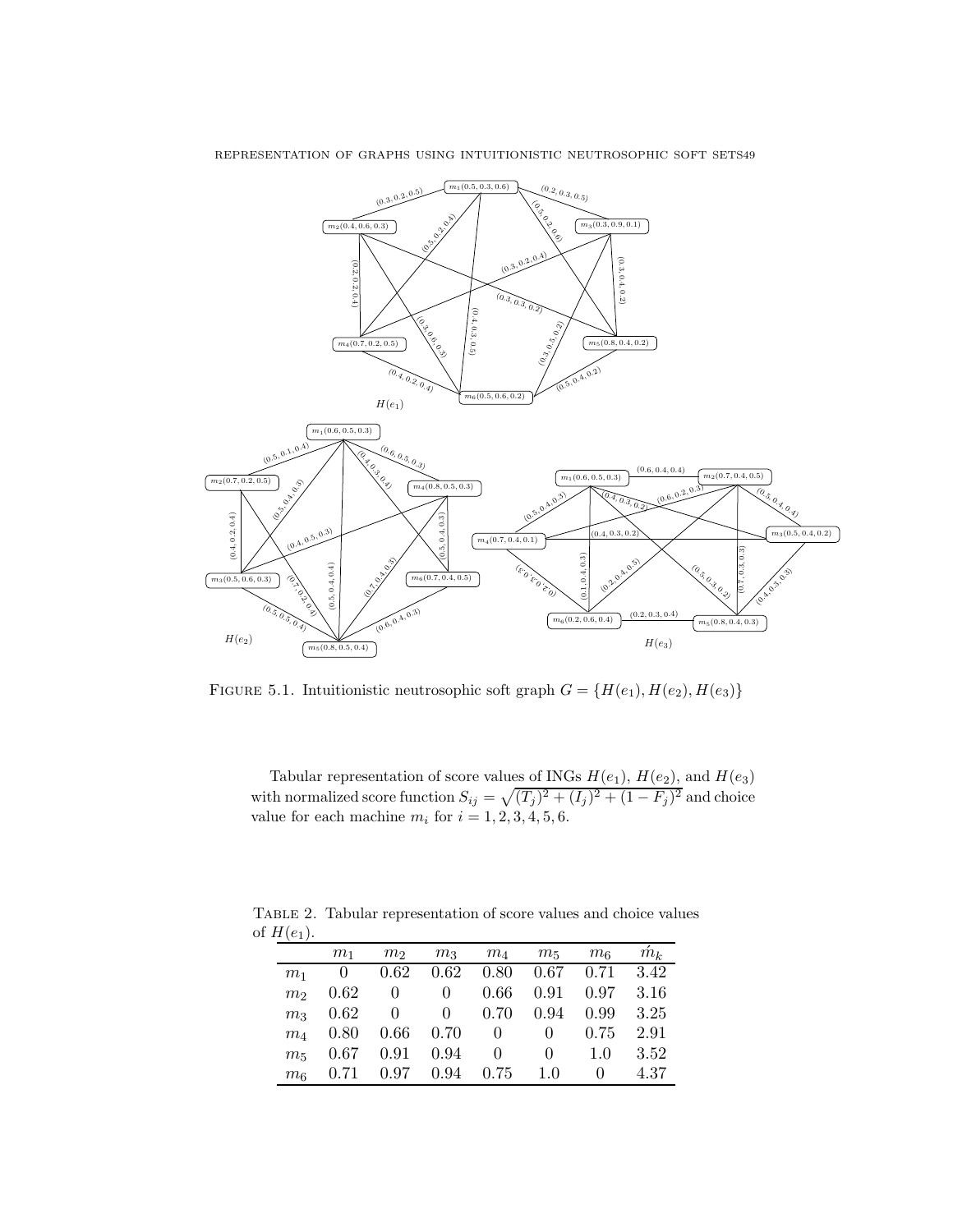Table 3. Tabular representation of score values and choice values of  $H(e_2)$ .

|                | $m_1$ | m <sub>2</sub>   | m <sub>3</sub> | $m_4$            | $m_5$    | m <sub>6</sub> | $\hat{m}_k$ |
|----------------|-------|------------------|----------------|------------------|----------|----------------|-------------|
| m <sub>1</sub> | 0     | 0.79             | 0.94           | 1.0              | 0.88     | 0.78           | 4.39        |
| m <sub>2</sub> | 0.79  | 0                | 0.75           | 0                | 0.94     | 0              | 2.48        |
| m <sub>3</sub> | 0.94  | 0.75             | $\overline{0}$ | 0.95             | 0.93     | 0              | 3.57        |
| $m_A$          | 1.0   | $\theta$         | 0.95           | $\left( \right)$ | 1.0      | 0.95           | 3.9         |
| m <sub>5</sub> | 0.88  | 0.94             | 0.93           | 1.0              | $\theta$ | 1.0            | 4.75        |
| m <sub>6</sub> | 0.78  | $\left( \right)$ | 0              | 0.95             | 1.0      | $\mathbf{0}$   | 2.73        |

Table 4. Tabular representation of score values and choice values of  $H(e_3)$ .

|                | $m_1$          | m <sub>2</sub> | m <sub>3</sub> | $m_{4}$  | $m_5$    | m <sub>6</sub> | $\hat{m}_k$ |
|----------------|----------------|----------------|----------------|----------|----------|----------------|-------------|
| m <sub>1</sub> | $\overline{0}$ | 0.94           | 0.94           | 0.95     | 0.99     | 0.81           | 4.63        |
| m <sub>2</sub> | 0.94           | $\theta$       | 0.94           | 0.94     | 1.0      | 0.67           | 4.49        |
| m <sub>3</sub> | 0.94           | 0.94           | $\overline{0}$ | 0.94     | 0.86     | 0              | 3.68        |
| $m_A$          | 0.95           | 0.94           | 0.94           | $\Omega$ | 0        | 0.79           | 3.62        |
| m <sub>5</sub> | 0.99           | 1.0            | 0.86           | 0        | $\theta$ | 0.70           | 3.55        |
| m <sub>6</sub> | 0.81           | 0.67           | 0              | 0.79     | 0.70     | 0              | 2.97        |

The decision is  $S_i$  if  $S_i = \max_{i=1}^6 \{\min_{p=1}^3 m_p\} = \max_{i=1}^6 \{3.42, 2.48, 3.25, 2.91, 3.52, 2.73\} =$ 3.52. Clearly, the maximum score value is 3.52, scored by the  $m_5$ . Mr. X will buy the machine  $m_5$ .

(2) We present a multi-criteria decision making problem for product marketing if there are multiple brands of a product, product marketing has intuitionistic neutrosophic behaviour. Consider Mr. X who is a retail owner wants to maximize his profit by selling some electronic items which meets all the requirements set by a retail outlet owner. Let  $V = \{S_1, S_2, S_3, S_4, S_5\}$  be a set of five brands of an item to be sold in an international market, and let  $N = \{e_1 = \text{``price''}, e_2 = \text{``quality''}\}\$ be a set of parametric factors in product marketing. Let  $(F, N)$  be the INSS over V, which describes the effectiveness of the brands,  $T_{F(e_k)}(S_i)$ ,  $T_{F(e_k)}(S_i)$ , and  $T_{F(e_k)}(S_i)$ , for  $i = 1, 2, ..., 5, k =$ 1, 2 represent the degree of membership (goodness), degree of indeterminacy and degree of non-membership (poorness) of the brands corresponding to the parameters  $e_1$  = "price" and  $e_2$  = "quality", respectively and  $(K, N)$ be the INSS on  $E = \{S_1S_2, S_1S_4, S_1S_3, S_2S_3, S_3S_4, S_2S_5, S_3S_5, S_1S_5, S_4S_5\}$ describes the relationship between brands corresponding to the parameters  $e_1$  = "price" and  $e_2$  = "quality". The INSG is shown in Figure [5.2.](#page-20-0) The method for selection of brand in product marketing is presented in Algorithm [5.2.](#page-19-0)

## <span id="page-19-0"></span>Algorithm 5.2.

- (a) Input the set of parameters  $e_1, e_2, \ldots, e_k$ .
- (b) Input the INSSs  $(F, N)$  and  $(K, N)$ .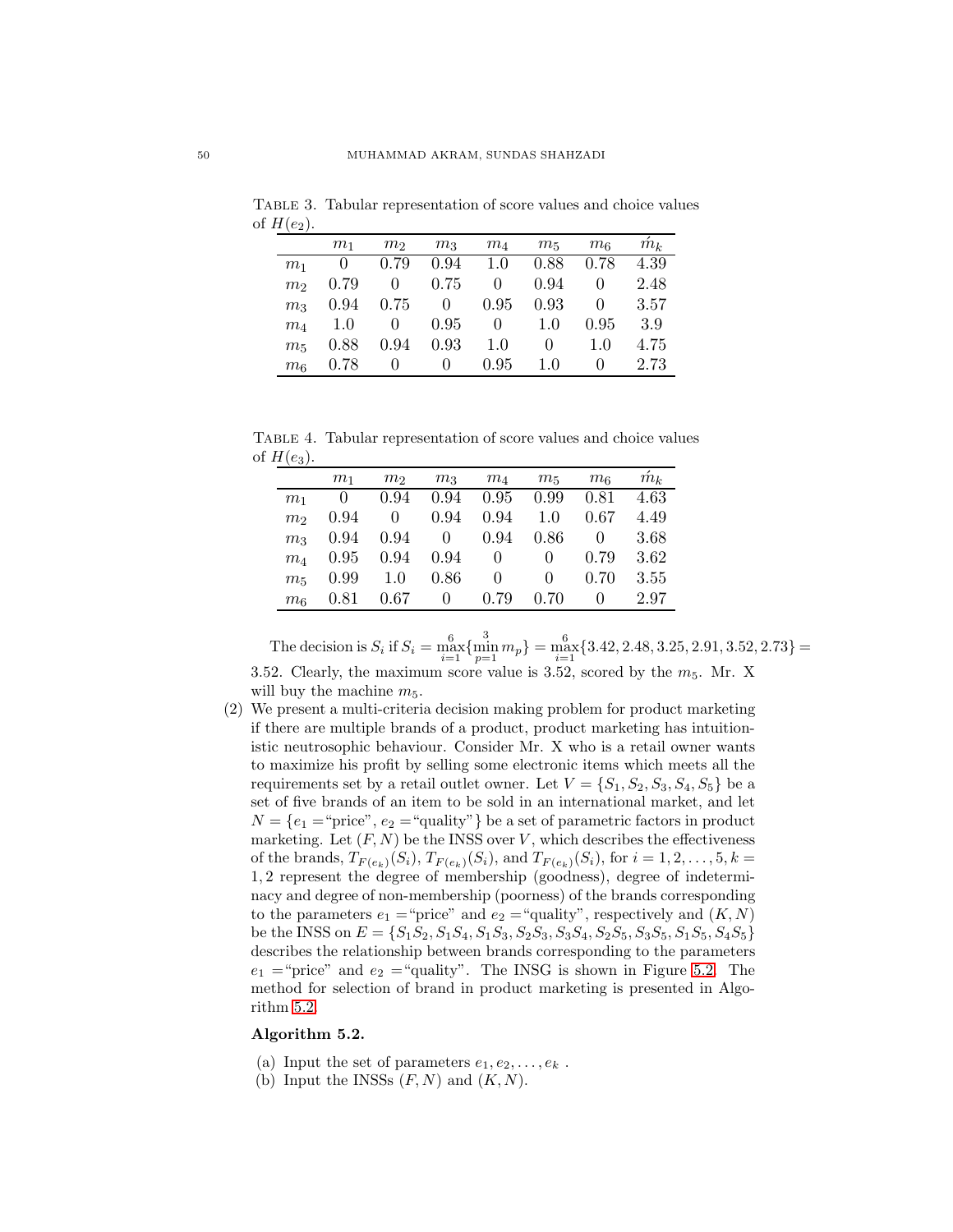- (c) Construct ING  $H(e_1) \cap H(e_2) \cap \ldots \cap H(e_k)$ .
- (d) Calculate the average score values of INGs  $H(e)$  using formula

$$
\zeta_{ij} := \frac{T_{jF(e)} + I_{jF(e)} + 1 - F_{jF(e)}}{3},\tag{5.2}
$$

Tabular representation of score values of INGs  $H(e)$ .

- (e) Compute the choice values of  $C_i = \sum_j \zeta_{ij}$  for all  $i = 1, 2, ..., n$ .
- (f) The decision is  $S_i$  if  $S_i = \max_{i=1}^n C_i$ .
- (g) If i has more than one value then any one of  $S_i$  may be chosen.



Figure 5.2. Intuitionistic neutrosophic soft graph.

The ING  $H(e_1) \cap H(e_2)$  is shown in Figure [5.3.](#page-20-1) and tabular representation of average score values of ING is shown in Table [5.](#page-20-2)

<span id="page-20-0"></span>

<span id="page-20-1"></span>FIGURE 5.3.  $H(e_1) \cap H(e_2)$ 

Table 5. Tabular representation of score values with choice values.

<span id="page-20-2"></span>

|                                                              | $S_2$            | $S_3$ $S_4$ | $S_5$        |      |
|--------------------------------------------------------------|------------------|-------------|--------------|------|
| $S_1$ 0 0.27 0 0.23 0 0.5<br>$S_2$ 0.27 0 0.27 04 0 0.54     |                  |             |              |      |
|                                                              |                  |             | 0 $0.54$     |      |
|                                                              | $0.27$ 0 0.30    |             | 0.30         | 0.87 |
|                                                              | $0 \t 0.30$      |             | $0 \qquad 0$ | 0.53 |
| $\begin{array}{c c} S_3 & 0 \ S_4 & 0.2 \ S_5 & \end{array}$ | $0 \t 0 \t 0.30$ |             | $0 \qquad 0$ | 0.30 |

Clearly, the maximum score value is 0.87, scored by the  $S_3$ . Mr. X will choose the brand  $S_3$ .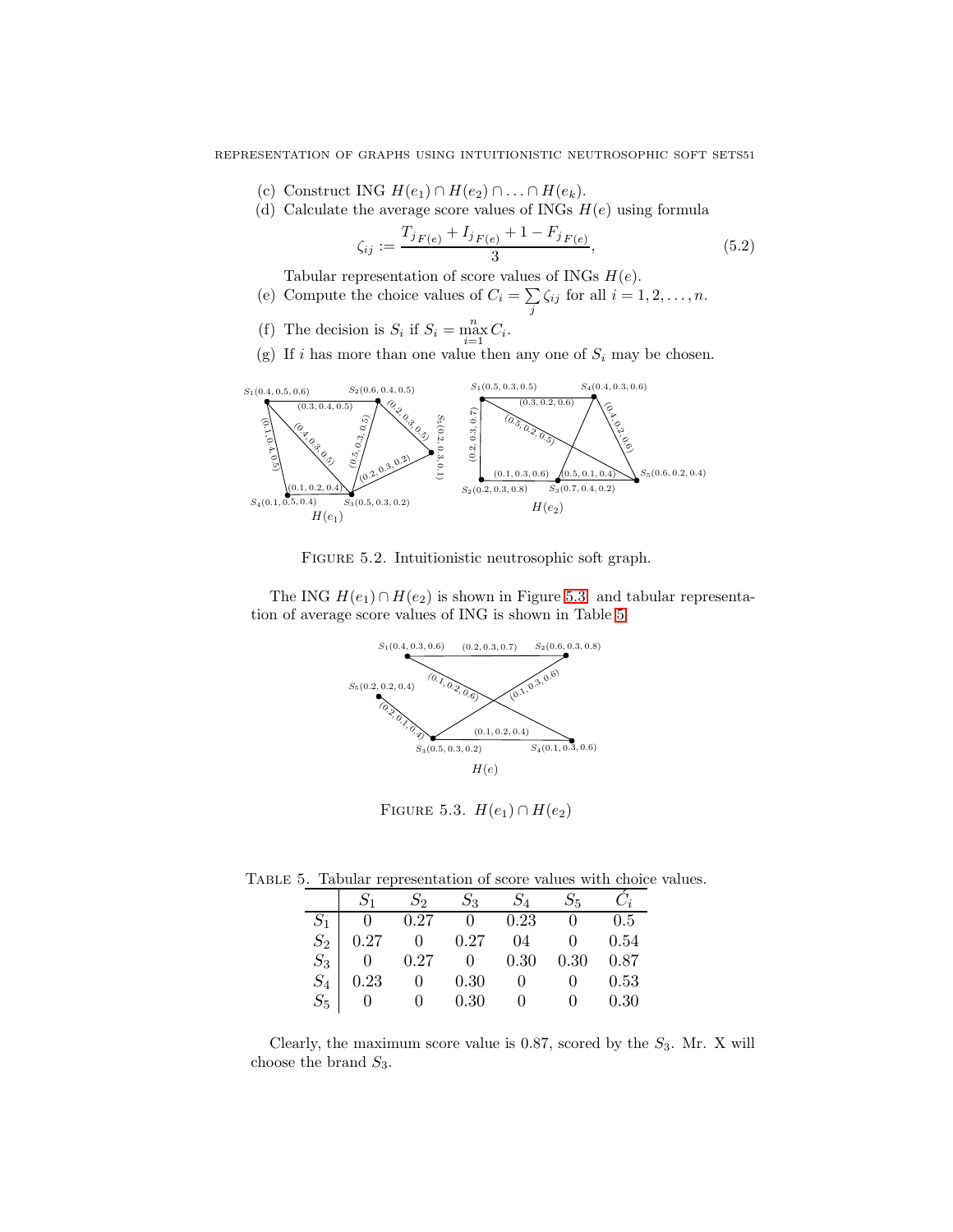Acknowledgments. The authors would like to thank the anonymous referees for their comments that helped us improve this article.

#### **REFERENCES**

- <span id="page-21-9"></span><span id="page-21-8"></span>[1] M.Akram, S.Nawaz, Operations on soft graphs[, Fuzzy Information and Engineering](https://www.researchgate.net/publication/286903464_Operations_on_Soft_Graphs?el=1_x_8&enrichId=rgreq-1081f5e8fd7111a26d573941ca3cbc7e-XXX&enrichSource=Y292ZXJQYWdlOzMxMDQ2NjM1NTtBUzo0NDQyNzg4NTA3NTY2MDhAMTQ4MjkzNTc0MDcyNw==) 7(2015) [423–449.](https://www.researchgate.net/publication/286903464_Operations_on_Soft_Graphs?el=1_x_8&enrichId=rgreq-1081f5e8fd7111a26d573941ca3cbc7e-XXX&enrichSource=Y292ZXJQYWdlOzMxMDQ2NjM1NTtBUzo0NDQyNzg4NTA3NTY2MDhAMTQ4MjkzNTc0MDcyNw==)
- <span id="page-21-10"></span>[2] M.Akram, S.Nawaz, On fuzzy soft graphs[, Italian journal of pure and applied mathematics](https://www.researchgate.net/publication/289988962_On_fuzzy_soft_graphs?el=1_x_8&enrichId=rgreq-1081f5e8fd7111a26d573941ca3cbc7e-XXX&enrichSource=Y292ZXJQYWdlOzMxMDQ2NjM1NTtBUzo0NDQyNzg4NTA3NTY2MDhAMTQ4MjkzNTc0MDcyNw==) 34 [\(2015\) 497–514.](https://www.researchgate.net/publication/289988962_On_fuzzy_soft_graphs?el=1_x_8&enrichId=rgreq-1081f5e8fd7111a26d573941ca3cbc7e-XXX&enrichSource=Y292ZXJQYWdlOzMxMDQ2NjM1NTtBUzo0NDQyNzg4NTA3NTY2MDhAMTQ4MjkzNTc0MDcyNw==)
- <span id="page-21-11"></span>[3] M.Akram, S.Shahzadi, Novel intuitionistic fuzzy soft multiple-attribute decision-making methods, Neural Computing and Applications (2016) doi:10.1007/s00521-016-2543-x 1–13.
- [4] M.Akram, S.Shahzadi, [Neutrosophic soft graphs with application](https://www.researchgate.net/publication/305920288_Neutrosophic_soft_graphs_with_application?el=1_x_8&enrichId=rgreq-1081f5e8fd7111a26d573941ca3cbc7e-XXX&enrichSource=Y292ZXJQYWdlOzMxMDQ2NjM1NTtBUzo0NDQyNzg4NTA3NTY2MDhAMTQ4MjkzNTc0MDcyNw==), Journal of Intelligent and [Fuzzy Sysytems \(2016\) 1–18.](https://www.researchgate.net/publication/305920288_Neutrosophic_soft_graphs_with_application?el=1_x_8&enrichId=rgreq-1081f5e8fd7111a26d573941ca3cbc7e-XXX&enrichSource=Y292ZXJQYWdlOzMxMDQ2NjM1NTtBUzo0NDQyNzg4NTA3NTY2MDhAMTQ4MjkzNTc0MDcyNw==)
- [5] K. T. Atanassov, Intuitionistic fuzzy sets, VII ITKR's Session, Deposed in Central for Science-Technical Library of Bulgarian Academy of Sciences, 1697/84, Sofia, Bulgaria, (Bulgarian)1983.
- <span id="page-21-0"></span>[6] P.Bhattacharya, [Some remarks on fuzzy graphs](https://www.researchgate.net/publication/242794179_Some_remarks_on_fuzzy_graphs?el=1_x_8&enrichId=rgreq-1081f5e8fd7111a26d573941ca3cbc7e-XXX&enrichSource=Y292ZXJQYWdlOzMxMDQ2NjM1NTtBUzo0NDQyNzg4NTA3NTY2MDhAMTQ4MjkzNTc0MDcyNw==), Pattern Recognition Letters 6 5 (1987) [297–302.](https://www.researchgate.net/publication/242794179_Some_remarks_on_fuzzy_graphs?el=1_x_8&enrichId=rgreq-1081f5e8fd7111a26d573941ca3cbc7e-XXX&enrichSource=Y292ZXJQYWdlOzMxMDQ2NjM1NTtBUzo0NDQyNzg4NTA3NTY2MDhAMTQ4MjkzNTc0MDcyNw==)
- [7] M.Bhowmik, M.Pal, Intuitionistic neutrosophic set[, Journal of Information and Computing](https://www.researchgate.net/publication/228528534_Intuitionistic_Neutrosophic_Set?el=1_x_8&enrichId=rgreq-1081f5e8fd7111a26d573941ca3cbc7e-XXX&enrichSource=Y292ZXJQYWdlOzMxMDQ2NjM1NTtBUzo0NDQyNzg4NTA3NTY2MDhAMTQ4MjkzNTc0MDcyNw==) Science  $4\ 2(2009)$  142-152.
- <span id="page-21-12"></span>[8] M.Bhowmik, M.Pal, [Intuitionistic neutrosophic set relations and some of its properties](https://www.researchgate.net/publication/231359138_Intuitionistic_Neutrosophic_Set_Relations_and_Some_of_Its_Properties?el=1_x_8&enrichId=rgreq-1081f5e8fd7111a26d573941ca3cbc7e-XXX&enrichSource=Y292ZXJQYWdlOzMxMDQ2NjM1NTtBUzo0NDQyNzg4NTA3NTY2MDhAMTQ4MjkzNTc0MDcyNw==), Jour[nal of Information and Computing Science](https://www.researchgate.net/publication/231359138_Intuitionistic_Neutrosophic_Set_Relations_and_Some_of_Its_Properties?el=1_x_8&enrichId=rgreq-1081f5e8fd7111a26d573941ca3cbc7e-XXX&enrichSource=Y292ZXJQYWdlOzMxMDQ2NjM1NTtBUzo0NDQyNzg4NTA3NTY2MDhAMTQ4MjkzNTc0MDcyNw==) 5 3 (2010) 183–192.
- [9] S.Broumi, F.Smarandache, [More on intuitionistic neutrosophic soft sets](https://www.researchgate.net/publication/309037057_More_on_Intuitionistic_Neutrosophic_Soft_Sets?el=1_x_8&enrichId=rgreq-1081f5e8fd7111a26d573941ca3cbc7e-XXX&enrichSource=Y292ZXJQYWdlOzMxMDQ2NjM1NTtBUzo0NDQyNzg4NTA3NTY2MDhAMTQ4MjkzNTc0MDcyNw==), Computer Science [and Information Technology](https://www.researchgate.net/publication/309037057_More_on_Intuitionistic_Neutrosophic_Soft_Sets?el=1_x_8&enrichId=rgreq-1081f5e8fd7111a26d573941ca3cbc7e-XXX&enrichSource=Y292ZXJQYWdlOzMxMDQ2NjM1NTtBUzo0NDQyNzg4NTA3NTY2MDhAMTQ4MjkzNTc0MDcyNw==) 1 4 (2013) 257-268.
- <span id="page-21-1"></span>[10] T. M. Basu, N. K. Mahapatra, and S. K. Mondal, Different types of matrices in intuitionistic fuzzy soft set theory and their application in predicting terrorist attack, International Journal of Managment, IT and Engineering 2 9 (2012) 73–105.
- <span id="page-21-7"></span>[11] S. Broumi, Generalized neutrosophic soft set[, International Journal of Computer Science,](https://www.researchgate.net/publication/236688061_Generalized_Neutrosophic_Soft_Set?el=1_x_8&enrichId=rgreq-1081f5e8fd7111a26d573941ca3cbc7e-XXX&enrichSource=Y292ZXJQYWdlOzMxMDQ2NjM1NTtBUzo0NDQyNzg4NTA3NTY2MDhAMTQ4MjkzNTc0MDcyNw==) [Engineering and Information Technology\(IJCSEIT\)](https://www.researchgate.net/publication/236688061_Generalized_Neutrosophic_Soft_Set?el=1_x_8&enrichId=rgreq-1081f5e8fd7111a26d573941ca3cbc7e-XXX&enrichSource=Y292ZXJQYWdlOzMxMDQ2NjM1NTtBUzo0NDQyNzg4NTA3NTY2MDhAMTQ4MjkzNTc0MDcyNw==) 3 2 (2013) 17-30.
- <span id="page-21-2"></span>[12] N.Cagman, S.Enginoglu, [Soft matrix theory and its decision making](https://www.researchgate.net/publication/220513331_Soft_matrix_theory_and_its_decision_making?el=1_x_8&enrichId=rgreq-1081f5e8fd7111a26d573941ca3cbc7e-XXX&enrichSource=Y292ZXJQYWdlOzMxMDQ2NjM1NTtBUzo0NDQyNzg4NTA3NTY2MDhAMTQ4MjkzNTc0MDcyNw==), Computers and Math[ematics with Applications](https://www.researchgate.net/publication/220513331_Soft_matrix_theory_and_its_decision_making?el=1_x_8&enrichId=rgreq-1081f5e8fd7111a26d573941ca3cbc7e-XXX&enrichSource=Y292ZXJQYWdlOzMxMDQ2NjM1NTtBUzo0NDQyNzg4NTA3NTY2MDhAMTQ4MjkzNTc0MDcyNw==)  $59 10 (2010) 3308 - 3314$ .
- <span id="page-21-3"></span>[13] I.Deli, S.Broumi, [Neutrosophic soft matrices and NSM-decision making](https://www.researchgate.net/publication/261368671_Neutrosophic_soft_matrices_and_NSM-decision_making?el=1_x_8&enrichId=rgreq-1081f5e8fd7111a26d573941ca3cbc7e-XXX&enrichSource=Y292ZXJQYWdlOzMxMDQ2NjM1NTtBUzo0NDQyNzg4NTA3NTY2MDhAMTQ4MjkzNTc0MDcyNw==), Journal of Intelligent [and Fuzzy Systems](https://www.researchgate.net/publication/261368671_Neutrosophic_soft_matrices_and_NSM-decision_making?el=1_x_8&enrichId=rgreq-1081f5e8fd7111a26d573941ca3cbc7e-XXX&enrichSource=Y292ZXJQYWdlOzMxMDQ2NjM1NTtBUzo0NDQyNzg4NTA3NTY2MDhAMTQ4MjkzNTc0MDcyNw==) 28 5 (2015) 2233-2241.
- [14] [F.Feng, M.Akram, B.Davvaz, and V. L.Fotea,](https://www.researchgate.net/publication/266377597_Attribute_analysis_of_information_systems_based_on_elementary_soft_implications?el=1_x_8&enrichId=rgreq-1081f5e8fd7111a26d573941ca3cbc7e-XXX&enrichSource=Y292ZXJQYWdlOzMxMDQ2NjM1NTtBUzo0NDQyNzg4NTA3NTY2MDhAMTQ4MjkzNTc0MDcyNw==) A new approach to attribute analysis of infor[mation systems based on soft implications](https://www.researchgate.net/publication/266377597_Attribute_analysis_of_information_systems_based_on_elementary_soft_implications?el=1_x_8&enrichId=rgreq-1081f5e8fd7111a26d573941ca3cbc7e-XXX&enrichSource=Y292ZXJQYWdlOzMxMDQ2NjM1NTtBUzo0NDQyNzg4NTA3NTY2MDhAMTQ4MjkzNTc0MDcyNw==), Knowledge-Based Systems 70 (2014) 281-292.
- [15] Y.Guo, H. D. Cheng, [New neutrosophic approach to image segmentation](https://www.researchgate.net/publication/223719769_New_neutrosophic_approach_to_image_segmentation?el=1_x_8&enrichId=rgreq-1081f5e8fd7111a26d573941ca3cbc7e-XXX&enrichSource=Y292ZXJQYWdlOzMxMDQ2NjM1NTtBUzo0NDQyNzg4NTA3NTY2MDhAMTQ4MjkzNTc0MDcyNw==), Pattern Recognition  $425(2009)587-595.$
- [16] [D. V. Kovkov, V. M. Kolbanov, and D. A. Molodtsov,](https://www.researchgate.net/publication/226470273_Soft_sets_theory-based_optimization?el=1_x_8&enrichId=rgreq-1081f5e8fd7111a26d573941ca3cbc7e-XXX&enrichSource=Y292ZXJQYWdlOzMxMDQ2NjM1NTtBUzo0NDQyNzg4NTA3NTY2MDhAMTQ4MjkzNTc0MDcyNw==) Soft sets theory-based optimization, [Journal of Computer and Systems Sciences International](https://www.researchgate.net/publication/226470273_Soft_sets_theory-based_optimization?el=1_x_8&enrichId=rgreq-1081f5e8fd7111a26d573941ca3cbc7e-XXX&enrichSource=Y292ZXJQYWdlOzMxMDQ2NjM1NTtBUzo0NDQyNzg4NTA3NTY2MDhAMTQ4MjkzNTc0MDcyNw==) 46 6 (2007), 872–880.
- [17] A. Kharal, Distance and similarity measures for soft sets, New Mathematics and Natural Computation 6 3 (2010) 321–334.
- [18] P. K. Maji, R. Biswas, and A. R. Roy, Fuzzy soft sets, The Journal of Fuzzy Mathematics 9 3 (2001) 589–602.
- [19] [P. K. Maji, R. Biswas, A. R. Roy,](https://www.researchgate.net/publication/265462442_Intuitionistic_fuzzy_soft_sets?el=1_x_8&enrichId=rgreq-1081f5e8fd7111a26d573941ca3cbc7e-XXX&enrichSource=Y292ZXJQYWdlOzMxMDQ2NjM1NTtBUzo0NDQyNzg4NTA3NTY2MDhAMTQ4MjkzNTc0MDcyNw==) Intuitionistic fuzzy soft sets, The Journal of Fuzzy Mathematics 9 3 [\(2001\) 677–692.](https://www.researchgate.net/publication/265462442_Intuitionistic_fuzzy_soft_sets?el=1_x_8&enrichId=rgreq-1081f5e8fd7111a26d573941ca3cbc7e-XXX&enrichSource=Y292ZXJQYWdlOzMxMDQ2NjM1NTtBUzo0NDQyNzg4NTA3NTY2MDhAMTQ4MjkzNTc0MDcyNw==)
- [20] P. K. Maji, [A neutrosophic soft set approach to a decision making problem](https://www.researchgate.net/publication/308790005_WEIGHTED_NEUTROSOPHIC_SOFT_SETS_APPROACH_IN_A_MULTICRITERIA_DECISION_MAKING_PROBLEM?el=1_x_8&enrichId=rgreq-1081f5e8fd7111a26d573941ca3cbc7e-XXX&enrichSource=Y292ZXJQYWdlOzMxMDQ2NjM1NTtBUzo0NDQyNzg4NTA3NTY2MDhAMTQ4MjkzNTc0MDcyNw==), Annals of Fuzzy [Mathematics and Informatics](https://www.researchgate.net/publication/308790005_WEIGHTED_NEUTROSOPHIC_SOFT_SETS_APPROACH_IN_A_MULTICRITERIA_DECISION_MAKING_PROBLEM?el=1_x_8&enrichId=rgreq-1081f5e8fd7111a26d573941ca3cbc7e-XXX&enrichSource=Y292ZXJQYWdlOzMxMDQ2NjM1NTtBUzo0NDQyNzg4NTA3NTY2MDhAMTQ4MjkzNTc0MDcyNw==) 3 2 (2012) 313-319.
- <span id="page-21-4"></span>[21] P. K. Maji, Neutrosophic soft set[, Annals of Fuzzy Mathematics and Informatics](https://www.researchgate.net/publication/305387825_Neutrosophic_soft_set?el=1_x_8&enrichId=rgreq-1081f5e8fd7111a26d573941ca3cbc7e-XXX&enrichSource=Y292ZXJQYWdlOzMxMDQ2NjM1NTtBUzo0NDQyNzg4NTA3NTY2MDhAMTQ4MjkzNTc0MDcyNw==) 5 1 (2013) [157-168.](https://www.researchgate.net/publication/305387825_Neutrosophic_soft_set?el=1_x_8&enrichId=rgreq-1081f5e8fd7111a26d573941ca3cbc7e-XXX&enrichSource=Y292ZXJQYWdlOzMxMDQ2NjM1NTtBUzo0NDQyNzg4NTA3NTY2MDhAMTQ4MjkzNTc0MDcyNw==)
- <span id="page-21-5"></span>[22] P. K. Maji, R. Biswas, and A. R. Roy, Intuitionistic fuzzy soft sets, The Journal of Fuzzy Mathematics **9 3** (2001) 677-691.
- [23] P.Majumdar, S. K. Samanta, Similarity measure of soft sets[, New Mathematics and Natural](https://www.researchgate.net/publication/23751547_Similarity_measure_of_soft_sets?el=1_x_8&enrichId=rgreq-1081f5e8fd7111a26d573941ca3cbc7e-XXX&enrichSource=Y292ZXJQYWdlOzMxMDQ2NjM1NTtBUzo0NDQyNzg4NTA3NTY2MDhAMTQ4MjkzNTc0MDcyNw==) [Computation](https://www.researchgate.net/publication/23751547_Similarity_measure_of_soft_sets?el=1_x_8&enrichId=rgreq-1081f5e8fd7111a26d573941ca3cbc7e-XXX&enrichSource=Y292ZXJQYWdlOzMxMDQ2NjM1NTtBUzo0NDQyNzg4NTA3NTY2MDhAMTQ4MjkzNTc0MDcyNw==) 4 1 (2008) 1–12.
- <span id="page-21-6"></span>[24] P. K. Maji, A. R. Roy, R. Biswas, Fuzzy soft sets, The Journal of Fuzzy Mathematics 9 3 (2004) 589–602.
- [25] P. Majumdar, S. K. Samanta, [On similarity and entropy of neutrosophic sets](https://www.researchgate.net/publication/262326553_On_similarity_and_entropy_of_neutrosophic_sets?el=1_x_8&enrichId=rgreq-1081f5e8fd7111a26d573941ca3cbc7e-XXX&enrichSource=Y292ZXJQYWdlOzMxMDQ2NjM1NTtBUzo0NDQyNzg4NTA3NTY2MDhAMTQ4MjkzNTc0MDcyNw==), Journal of [Intelligent and fuzzy Systems](https://www.researchgate.net/publication/262326553_On_similarity_and_entropy_of_neutrosophic_sets?el=1_x_8&enrichId=rgreq-1081f5e8fd7111a26d573941ca3cbc7e-XXX&enrichSource=Y292ZXJQYWdlOzMxMDQ2NjM1NTtBUzo0NDQyNzg4NTA3NTY2MDhAMTQ4MjkzNTc0MDcyNw==) 26 3 (2014) 1245–1252.